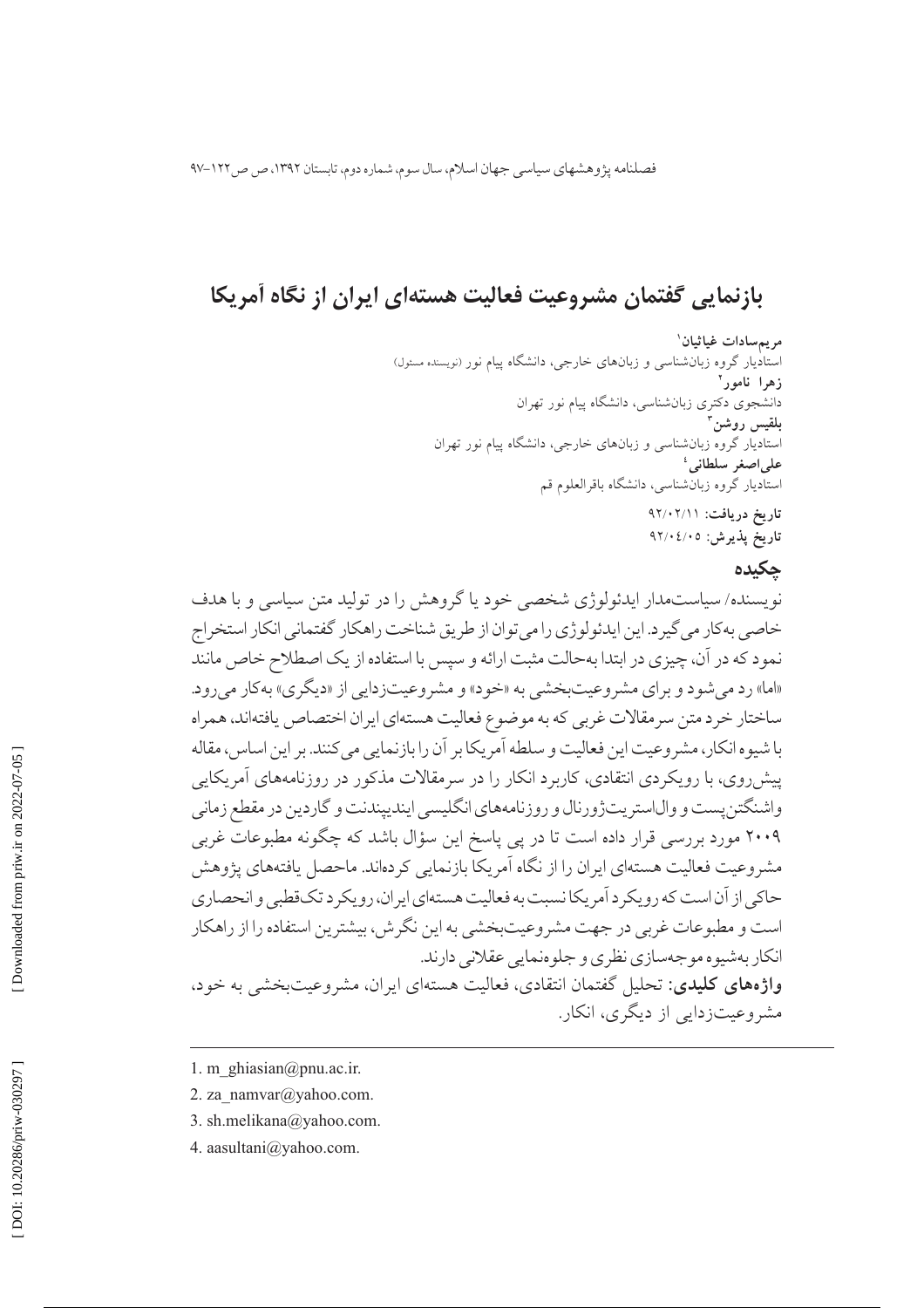# اعمال قدرت از سوی دولتها برای دستیابی به منافع خود و اعمال سلطه بر دیگر کشورها با اســتفاده از روشهای مختلفی مثل زور، خشــونت، جنگ نرم و غیره صورت میگیرد. در واقع، دولتهای قدرتمند مبنای حقانیت و تجویز اعمال ســلطه خود را به صورتهای مختلفی مشروع جلوه میدهند. دولتهای حاکم و مسلط، در یک ساختار اجتماعی نابرابر و تضادآمیز، برای سازگار کردن ذهنیت افراد با شرایط رنج اَور عینی، یعنی پر کردن شکاف بين ذهن و عين، به مفاهيم ايدئولوژي و سـلطه متوسـل مي شوند. در چنين شرايطي، زبان بيشترين نقش را در تبليغات فريبنده و مشروعيتبخش دارد. زبان سرشار از اصطلاحات ارزشـــي همراه با تنفر و علاقه اســـت؛ علاقه به آنهايي كه تسليم سازوكار قدرت شدهاند و تنفر از آنهایی که در این ســازوکار قدرتمندانه، حل و جذب نشــدهاند (وندایک، ' ۱۹۹۳: ۲۵۱). بسـیاری از مسائل حاد سیاسی، بر محور زبان میچرخد. در واقع، قدرت ساختاری زبان این فرصت را در اختیار دولتهای قدرتمند قرار می دهد تا ســلطه خود را در عرصه نحـو و واژگان از طريق تحريف واقعيت، بازتوليد و اعمال كنند و گفتمان حاكم جامعه را به نفع خود و حامیان خویش جهت دهند.

در مورد مسئله هستهاي ايران، نظم گفتماني حاكم بر مطبوعات غربي در به تصوير كشيدن سلطه دولت آمريكا به اين گونه است كه با زبان قدرت سعى در مشروعيتبخشي به خود<sup>٬</sup> و ارائه تصویری مثبت از اعمال حاکمیت خود بر این مسئله و نیز مشروعیتزدایی از دیگری ۳ (ایران) دارد. لذا، تحلیل گفتمان سرمقالات غربی مرتبط با این موضوع برای کشف روابط و مناسـبات قدرت در جهت بازتوليد و حفظ ساختارهاي اجتماعي و سياسي خود و همچنين أشــكار كردن راهكارهاي زباني اين مشروعيتبخشي/زدايي ضروري بهنظرميرسد. در اين مقاله برآنیم تا با رویکرد کیفی تحلیل گفتمان انتقادی وندایک، روابط قدرت و شـگردهای زباني وابســته به آن را در جريان اعمال حاكميت آمريكا در خصوص فعاليت هستهاى ايران در ســرمقالات روزنامههای آمریکایی واشنگتن پســت و والیاستریتژورنال و روزنامههای انگلیسی **ایندییندنت** و گاردین در مقطع زمانی ۲۰۰۹ نشان داده و به این سؤال یاسخ دهیم که



مقدمه

## $4<sub>A</sub>$

سال سوم، شماره دوم، تابستان ۱۳۹۲

1. T. Van Dijk.

2. self-legitimation.

3. other-delegitimation.

صلنامە على<sub>مى – پژوهشه<br>پژوہش*ای ساس ج*ان *اسلا*</sub>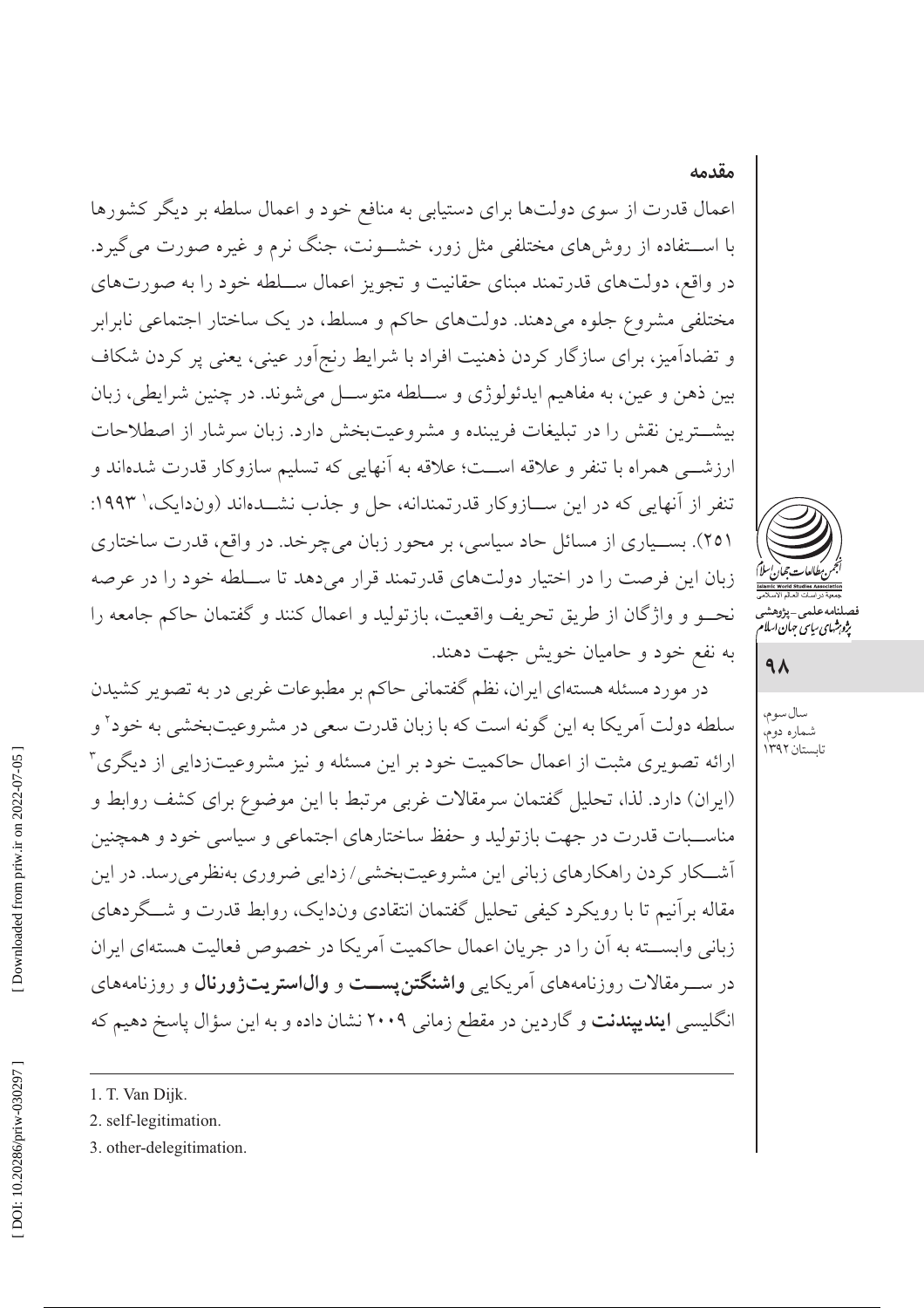چگونه مطبوعات غربي جريان مشروعيتبخشي به حاكميت أمريكا بر فعاليت هستهاي ايران را با استفاده از راهکارهای گفتمانی بازنمایی می کنند.

#### يشينه تحقيق

هدف از تگفا' در مطبوعات، کشــف ماهیت این متون و کارکرد ایدئولوژیک آن در سطوح گوناگون زبان اســت. از جمله برجستهترین افرادی که این رویکرد را از بعد روش مدنظر قرار دادهاند، می توان به وندایک (۱۹۸۸، ۱۹۹۱، ۱۹۹۳، ۱۹۹۲، ۱۹۹۸، ۲۰۰۲ب)، فرکلاف ٌ (١٩٨٩، ٢٠٠٣، ٢٠٠٨)، فاوليه " (١٩٩١)، شيولياراكي و فركلاف (١٩٩١)، وداك' (١٩٩١)، ف کلاف و و داک (۱۹۹۷)، جي (۲۰۰۲)، شــولياراکي<sup>۶</sup> (۲۰۰۵)، ريچاردســون<sup>۷</sup> (۲۰۰۷)، وناییوون^ (۲۰۰۸)، وداک و میر° (۲۰۰۹) و فرکلاف و فرکلاف (۲۰۱۲) اشاره کرد.

از جمله زبان شناسان ایرانی نیز که به تحلیل گفتمان متون درباره موضوعات گوناگونی پرداختهاند می توان به موارد زیر اشـاره نمود: حیــدری تبریزی و رزمجو (١٣٨٤)، غیاثیان (١٣٨٦، ١٣٨٧، ١٣٨٨)، عامري گلســتاني و قادري (١٣٩١)، عسگرخاني و بابايي(١٣٩١)، دعاگويان (١٣٨٧)، ايزدي و ســـقاي بي ريا (١٣٨٧)، يهلواننژاد و ديگران (١٣٨٨)، ذوالفقار روشـــن (١٣٨٨)، بشير (١٣٨٩)، صاحبي و ديگران (١٣٨٩)، حشمتزاده، غياثيان و اكواني (۱۳۹۰)، حق پرســت (۱۳۹۱)، پوشــنه و بابک معین (۱۳۹۲). در این نوع آثار، از زوایایی همچون شرق شناسی و بازنمایی رسانهای ایران در آمریکا، استفاده از تگفا در جهت کشف ايدئولوژي سـلطه، گفتمان اسلامهراسي، گفتمان غيرعقلاني درباره امنيت خليج فارس بعد از انقلاب اســـلامی ایران، بررســـی بازیهای زبانی در گفتمان هستهای، آشنایی با مهمترین جهت گیریهای روزنامههای غربی، ارزیابی چگونگی برجستهسازی اخبار انرژی هستهای،

۱. غیاثیان (۱۳۸٦) برای اولین بار این سرواژه را به جای اصطلاح «تحلیل گفتمان انتقادی» وضع کرد.

- 2. N. Fairclough.
- 3. R. Fowler.
- 4. R. Wodak.
- 5. J. P. Jee.
- 6. L. Chouliaraki.
- 7. J. Richardson.
- 8. T. Van Leeuwen.
- 9. M. Meyer.



فصلنامەعلى<sub>مى –</sub>پژوهش<sub>و</sub><br>پژ*وہ<sup>ی</sup>مای بیای جمان ایلام* 

بازنمايي گفتمان مشروعيت

فعاليت هستهاي ...

99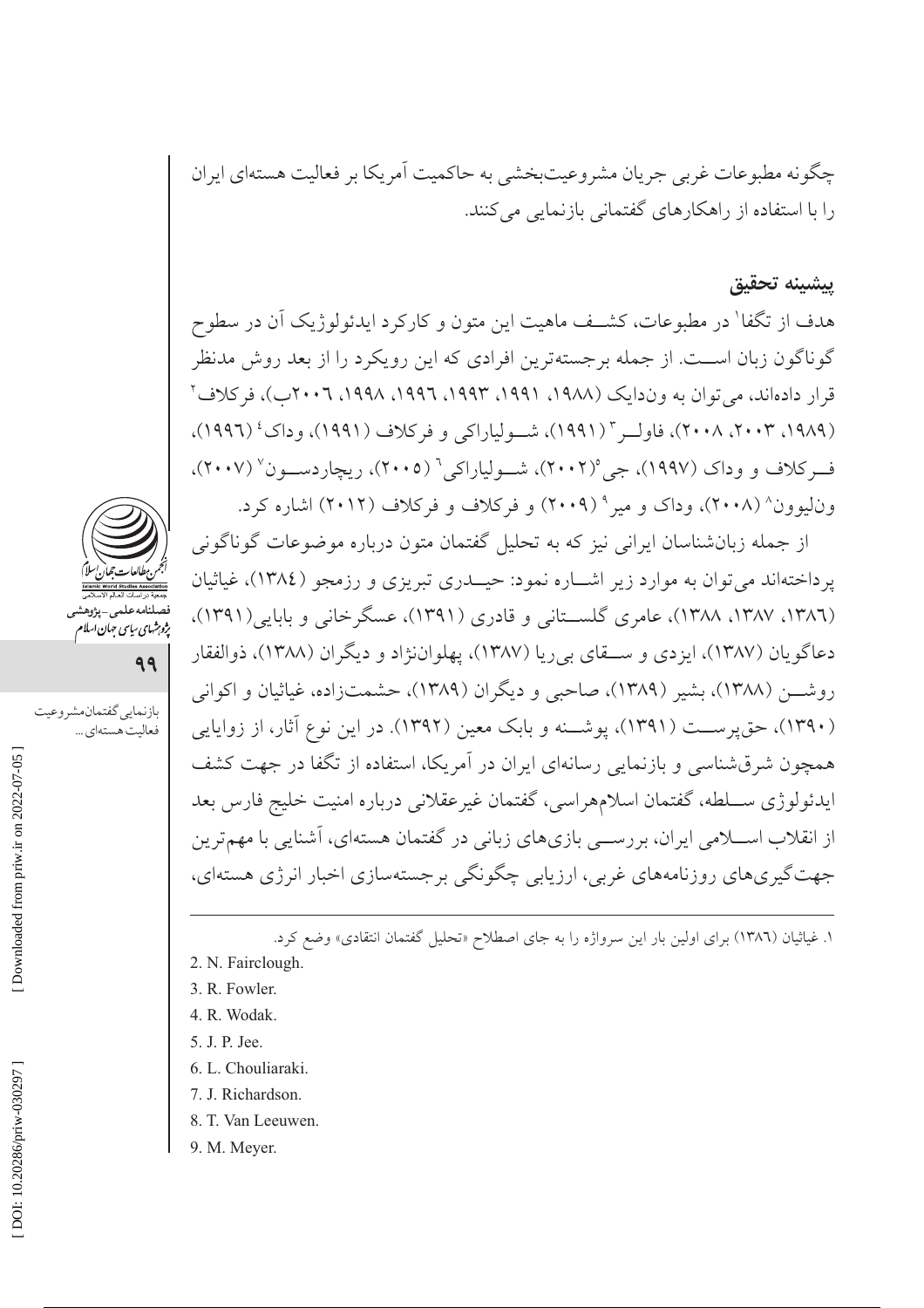تحلیل کمی مضامین شرقشناسانه، تحلیل محتوای اخبار، تحلیل بازنمایی گفتمان هستهای در روایتهای رؤسای جمهور ایران و آمریکا، و تحلیل انتقادی برخی متون ادبی به برخی از این متون نگریسته شده است.

برخي از محققان هم ســاختار گفتمان مكتوب را در طي فرايند مشروعيتبخشــي/زدايي مورد بحث قرار دادهاند. بهطور مثال، آمر' (۲۰۰۹) راهكار مشـروعيتزدايي از دومين انتقاضه فلسطينيان را در گفتمان توماس فردمن ّ مطالعه كرده است. او در اين پژوهش تلاش كرده است تا ساختار استدلالي و بازنمايي سياسي «خود» و «ديگري» را با بهكارگيري رويكر د كاربر دشناختي، معناشــناختی، و سیاسی/اجتماعی بررسی کند. پس از او، ریچاردسون<sup>۳</sup> و بارخو<sup>،</sup> (۲۰۰۹) این موضوع را تحلیل کردهاند که چگونه شبکه خبری بی. بی. سی، گفتمان فلسطین و اسرائیل را از طریق بازنمایی استدلالی و بازنمایی صنایع بیانی کلامی و دیداری خلق می کند.

همچنین، کامالو ° (۲۰۱۱) راهکار حفظ چهر ه مثبت و منفی را با استفاده از راهکارهای بلاغی<sup>۲</sup> در تگفا مورد مطالعه قرار داده است. مطالعه او بر روی «اهمیت اعلامیه گودلاک جاناتان»<sup>۷</sup> نشان مي دهد كه ممكن اســت رهبر سياســي در اعمال مشــر وعيت به خود و يا مشر وعيتزدايي از دیگری از برخی راهکارها مانند «پیشرفت شخصی»^ یا «اَرایش ضمایر»° استفاده کند. عبلاوه سر این، دی اولیهورا<sup>۱۰</sup> (۲۰۱۱) در پژوهش خود با عنوان «راهکار مشیروعیت

روزف در ارتقــا برزیل»،'' نقش زنان را در توســعه سیاســی، اجتماعی و اقتصادی برزیل، از طریق راهکار «مبتداســـازی»<sup>۱۲</sup> مطالعه کرده اســت که در نهایت، می تواند «اقتدار»<sup>۱۳</sup> آنان

- 1. M. M. Amer.
- 2. T. Friedman.
- 3. J. Richardson.
- 4. L. Barkho.
- 5. I. Kamalu.
- 6. rhetoric devices.
- 7. Goodluck Jonathan's declaration interest.
- 8. personal accomplishment.
- 9. deployment of pronoun.
- 10. S. De Olivera.
- 11. Rousseff's Legitimation Strategy in Promoting Brazil.
- 12. topicalization.
- 13. authorization.



پژو شهای سایت جهان اسلا

 $\mathcal{L}$ 

سال سوم، شماره دوم، تابستان ٣٩٢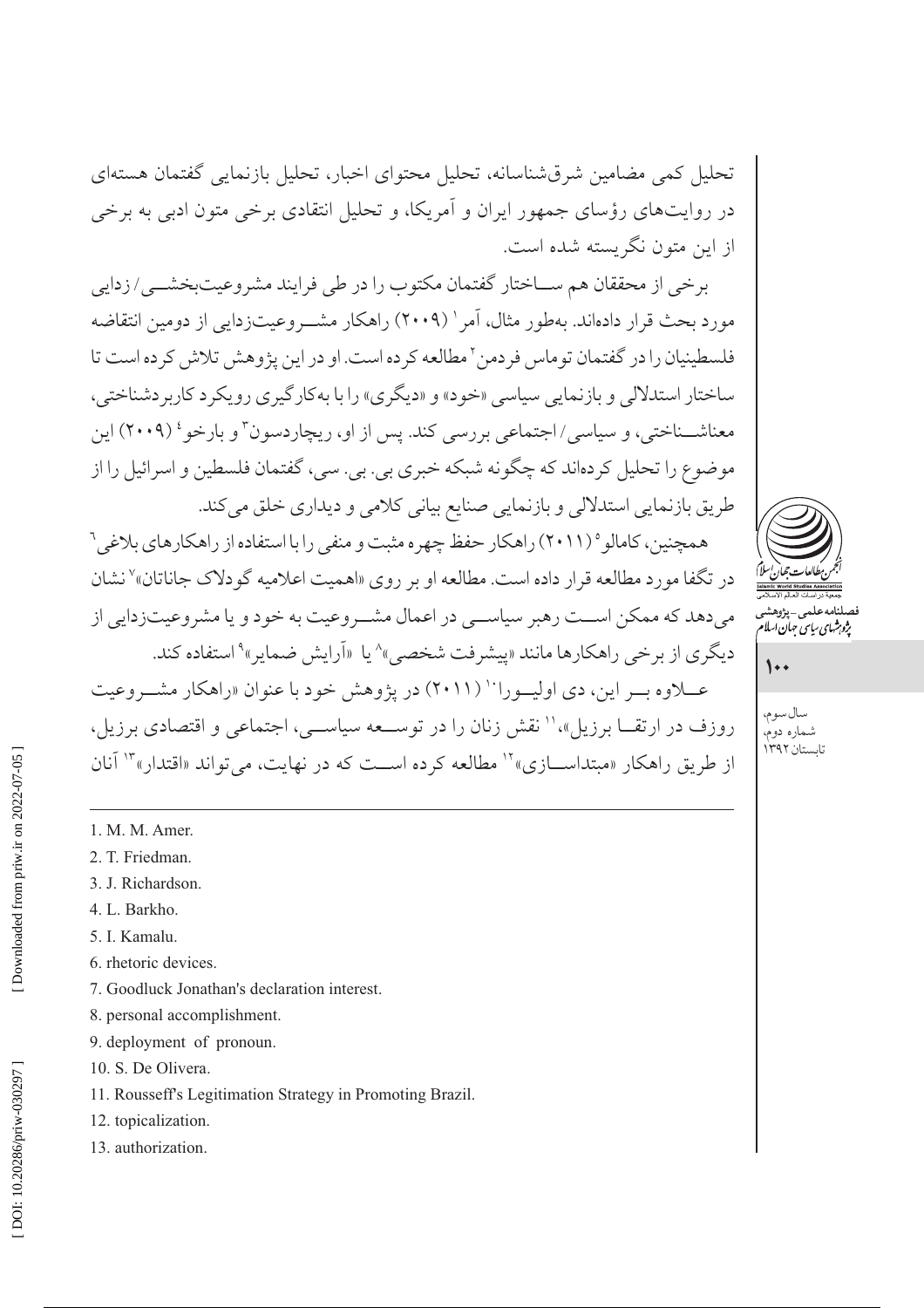را تقویت کند و طی فرایندی، مردم را متقاعد کند که برزیل حائز شــرایط کافی اســت تا بهعنوان عضو دائمی سازمان ملل متحد به رسمیت شناخته شود.

برخــی محققان همچون ریز،' با مطــرح کردن کاراًیی راهکار مشــروعیت در گفتمان سیاسی، مشروعیت را در حکم تلاش برای قانونی کردن چیزی میداند. شولیاراکی (۲۰۰۵، ذک و شـــده در ریز، ۲۰۱۱) نیز مشــروعیت را «قــدرت نمادینی» می داند کـــه برای اعتبار بخشــیدن به کنشی به کار می]ید. ساچمن ّ (۱۹۹۵، ذکر شده در زو<sup>، و</sup> و مکنا،° ۲۰۱۲: ۲۵۷) مشــروعيت را گزارههاي گسترده درباره «شايســتگي»<sup>٦</sup> يديده خاص اجتماعي درون «نظام قراردادهای اجتماعی»<sup>۷</sup> تعریف می کند.

ریز معتقد اســت که نویسنده یا سیاســتمدار، مشروعیتبخشی/ زدایی را با پنج شیوه اعمال می کند: ١- درخواست عاطفی^ که در آن نویســنده/ سیاســتمدار، احساساتش را درون اســـتدلالي متجلَّى مي كند كه ترســـيمكننده گروه «ما» و گروه «اَنها»ســـت؛ ٢- اَينده فرضـــي،° به معنـــي وجود تهديدي در اَينده كه نهايتاً مســـتلزم انجام عمـــل قريبالوقوعي اســت؛ ٣- عقلانیت، `` به این حالت که سیاســتمدار، کنشــی را از طریق تشــکیل عقل ســليم (تصميم گيري از طريق روش درست) عقلاني مي كند كه جامعه آن را بهطور منطقي مي يذير د. وناليوون (٢٠٠٨: ١١٦) اين امر را «موجهسازي نظري»'' مي نامد. در موجهسازي نظری، مشروعیتبخشــی بر این اصل استوار است که آیا کنش بر پایه نوعی حقیقت، یا بر روشـــی که امور هستند، قرار دارد یا نه، و بازنمایی آشکاری را از آن ارائه میدهد؛ ٤- نظر کار شناســـانه، ۱<sup>۲</sup> کنشـــ<sub>ی</sub> که تحت حمایت کار شناسان قرار دارد. چیزی که و نالبوون، راهکار

- 1. A. Reyes.
- 2. symbolic power.
- 3. M. C. suchman.
- 4. Y. Zu.
- 5. B. Mc Kenna.
- 6. appropriateness.
- 7. social contract system.
- 8. Emotional Appealing.
- 9. Hypothethical Future.
- 10. rationality.
- 11. Theoritical Authorization.
- 12. Voice of Expertise.



پژو شهای سایپی جهان اسلام

بازنمايي گفتمان مشر وعيت

فعاليت هستهاي ...

 $\left| \cdot \right|$ 

Downloaded from priw.ir on 2022-07-05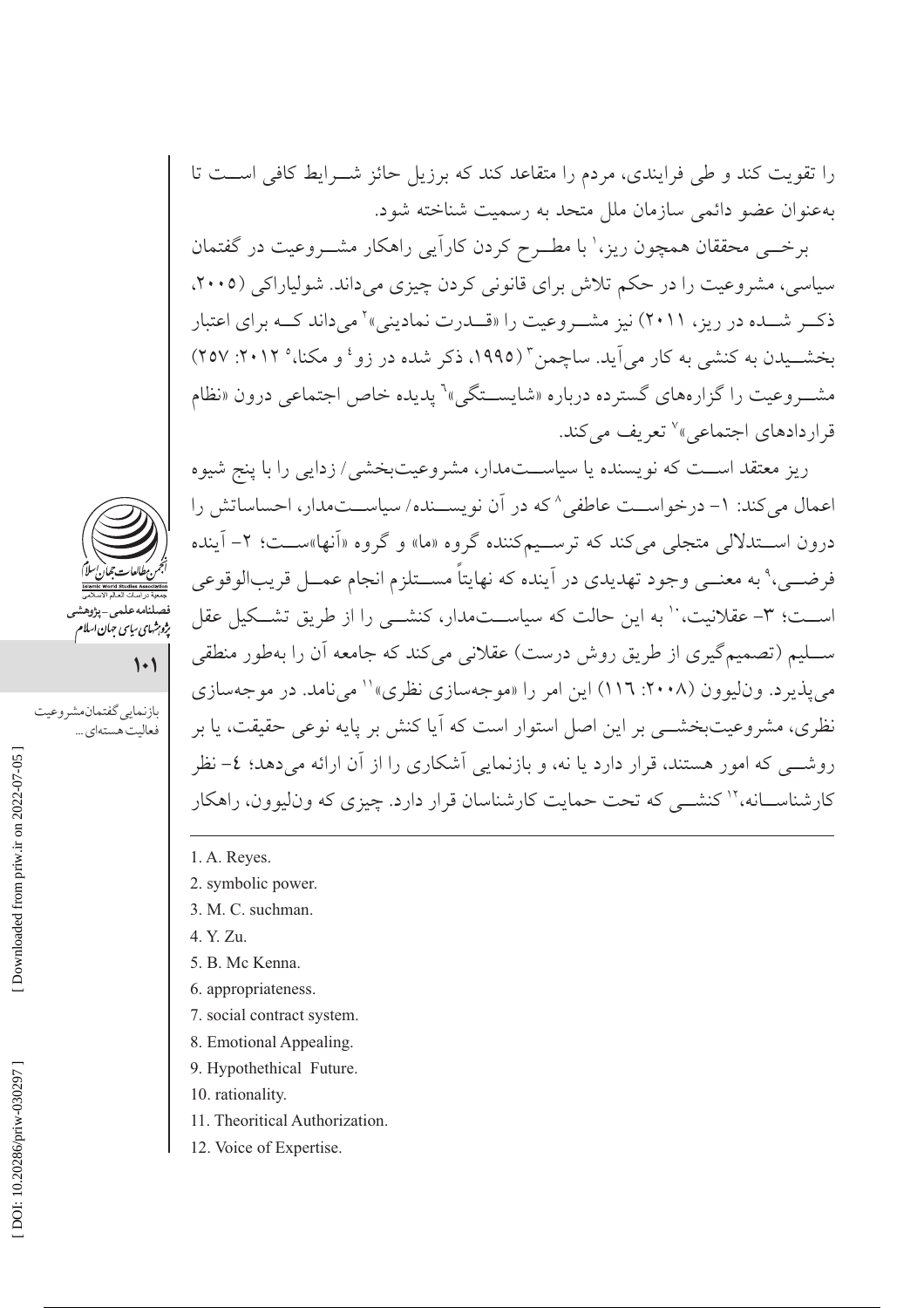«اقتداربخشــی»' می داند (۲۰۰۸: ۱۰۸) و ۵– نوع دوســتی،' به این صورت که سیاستمدار تلاش میکند تا متقاعد کند که یک کنش، صرفاً تحقق منافع شــخصی را در بر ندارد، بلکه برای همگان مفید است (ریز، ۲۰۱۱: ۷۸۷–۷۸۵).

از دیگر آثار پژوهشــی انجام شـــده تحلیلگران انتقادی در بحث مشروعیت می توان به روی ٔ (۲۰۰۳)، باگز ٔ (۲۰۰۳)، شافنر ْ (۲۰۰٤)، فرکلاف (۲۰۰۸)، چانگ ْ (۲۰۰۸)، مارتین ْ (۲۰۱۲)، و الکساندر ۲۰۱۲) اشاره داشت.

مشخص است که رویداد گفتمانی بهطور طبیعی اتفاق نمی افتد، بلکه از طریق موقعیت، نهاد و ساختار اجتماعي شكل مي گيرد و گفتمان نيز آنها را شكل مي دهد. از تحليل گر گفتمان انتقادي انتظار مي رود تا قدرت نامتوازن يا بازنمايي نابرابر در گفتمان ســرمقاله را كشف كند که منجر به حفظ «رابطه قدرت نامتقارن» می شود (فرکلاف و وداک، ۱۹۹۷: ۲۵۸).

نويسندگان سرمقالات بيشتر اوقات پيام مورد نظر خود را از طريق كاربرد مؤثر زبان ابلاغ مي كنند. آنها مي توانند يك موضوع خاص را انتخاب كنند و طيف اعمال ايدئولوژيك و فرايند سلطه را درون گفتمان متن سرمقاله بهکار برند و نظر خوانندگان را جلب کنند. چنین پیامهای پنهانی را می توان با شناسایی مؤلفههای زبانشناختی مانند نحو و یا انتخاب واژگان، در درون متن ســرمقاله مورد بررســي قرار داد. يكي از راهكارهاي گفتماني، شيوه انكار `` است، يعني روش ارائه مثبت چیزی و بعد رد آن توسـط نویســنده/سیاستمدار، بهمنظور حفظ جایگاه گروه خود (وندایک، ۱۹۹۸). بر این اساس، موشکافی راهکار انکار می تواند بحث در مورد مشر وعیتبخشـــی/ مشـــر وعیتزدایی اعمال شده از سوی سیاســـتمداران یا رهبران را برای جلب مخاطبان تحکیم بخشد و به افزایش آگاهی مردم از دستکاری متن مطبوعاتی کمک کند.

صلنامەعلى<sub>مى—</sub>پ<sub>ژوهشە</sub><br>پژوہ*شای سای ج*ان *اسلا* 

 $1.7$ 

سال سوم، شماره دوم، تابستان ۱۳۹۲

- 1. Authorization.
	- 2. Altruism.
	- 3. A. Roy.
	- 4. C. Boggs.
	- 5. C. Schaffner.
	- 6. G. Chang.
	- 7. J. Martin.
	- 8. M. F. Alexander.
	- 9. asymmetrical power relation.
	- 10. disclaimer.

Downloaded from priw.ir on 2022-07-05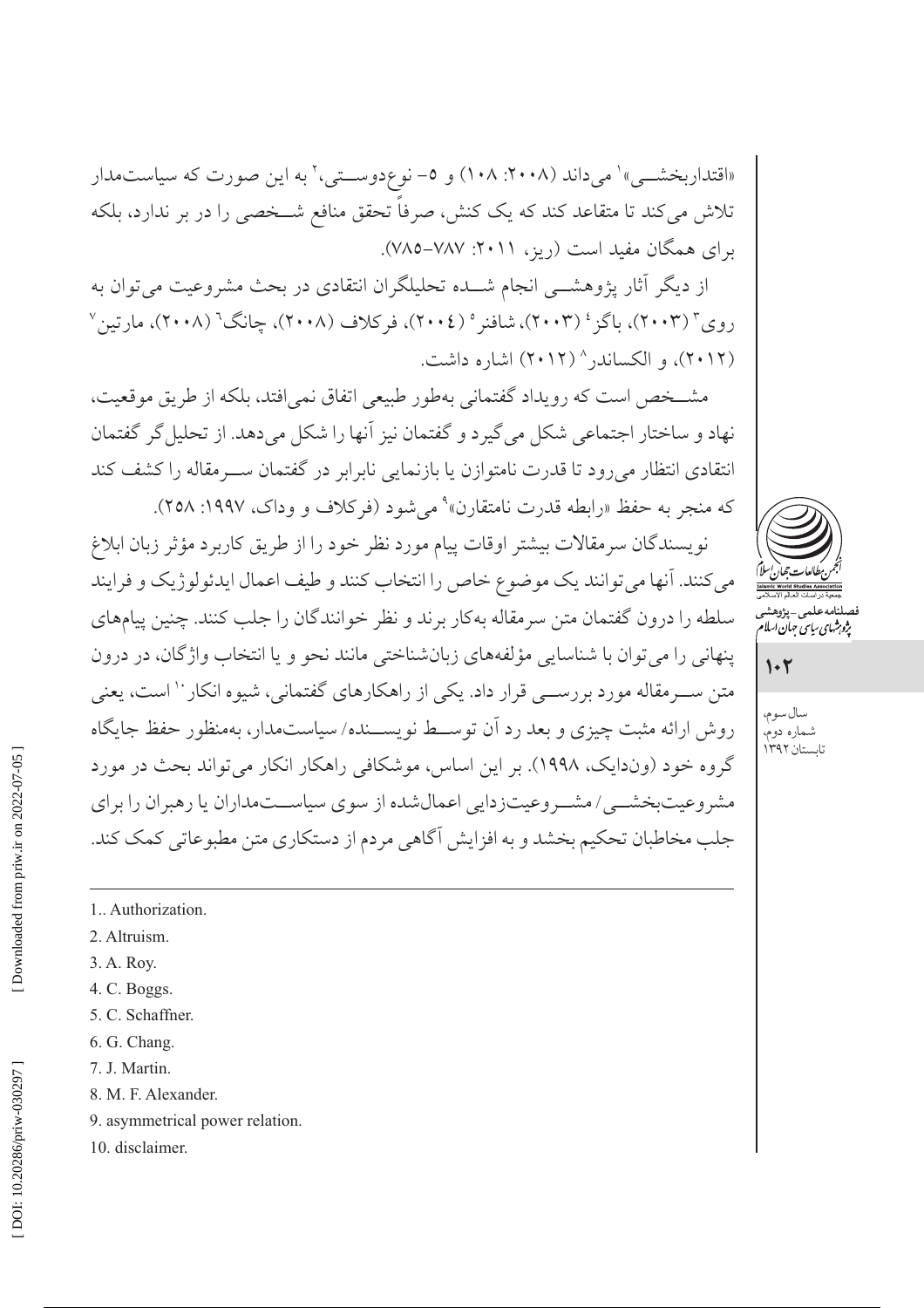موضوع فعالیت هستهای ایران همواره یکی از چالشهای پیش روی جامعه غربی بوده که مورد تحلیل افکار عمومی و منشأ سیاستگذاری دولتمر دان آنها قرار گرفته است. دولتهای غربی نهایت تلاش خود را برای ســد کردن راه دســتیابی ایران به این انرژی به کار گرفتهاند. تلاش مداوم جمهوری اســلامی برای دســتیابی به انرژی هســتهای در کنار مانع تراشیهای دولتهای غربی باعث شـده تا این حرکت با فراز و نشــیبهای فراوان روبهرو باشــد. لذا، اهمیت رویداد دســتیابی ایران به فناوری هستهای و نقش آن در شکل گیری دیپلماسی کشور و شـناخت سیاســتگذاري رسـانهاي غرب در قبال اين فعاليت علمي با توجه به موقعيت راهبردی ایران سـبب گردیده تا بازخوانی و تحلیل سـرمقالات غربی مرتبط با آن ضروری و لازم بنمايد. شــايان ذكر اســت كه در مقايسه با مطالعات پيشين، ويژگى ممتاز اين تحقيق، شناخت كاربرد راهكار انكار، بهعنوان راهكار مشروعيتبخشي/ زدايي فعاليت هستهاي ايران از سوی دولت آمریکا است که تا به حال در پژوهشها مورد بررسی قرار نگرفته است.

چارچوب نظری یکی از مفاهیم مهم در تگفا، مفهوم ایدئولوژی است. وندایک ایدئولوژی را نظامی از باورها و علائق و منافع مشترک خاص افراد یک گروه اجتماعی میداند. او معتقد است که ایدئولوژی مي تواند منفي باشد كه در اين صورت سازوكار مشروعيتبخشي به سلطه محسوب مي شود و یــا می تواند مثبت باشــد که در این صورت برای مشروعیتبخشــی بــه مقاومت در برابر سلطه و نابرابري هاي اجتماعي بهكار مي رود؛ ايدئولوژي هاي ضدنژادير ستي و فمنيستي از اين جملهاند. یکی از کردارهای اجتماعی که شدیداً تحت تأثیر ایدئولوژی قرار دارد، کاربرد زبان و گفتمان است (وندایک، ۱۹۹۸: ٦-٤). گروهــی که قدرت دارد، گفتمان را کنترل می کند. قدرت اجتماعي اين گروه نتيجه دسترسي و كنترل منابعي همچون نيروهاي نظامي، اطلاعات و رسانههاست. گروههای حاکم از طریق متن رسانهای، با استفاده از فن دستکاری اطلاعات، بهطور مســـتقيم و غيرمستقيم بر اذهان مردم تأثيرگذارند. قدرت حاكم در قوانين، هنجارها و حتی توافق عامه منســجم میشــود و در نهایت هژمونی' را تولید میکند. چنین هژمونیای را می توان از فرایند مشروعیتبخشبی/ زدایی شناســایی کرد (گرامشی،' ۱۹۷۱، نقل شده در

1. hegemony.

2. A. Gramci.

پژو شهای *ساسی جهان اسلام*<br>\*

فعاليت هستهاي ...

بازنمايي گفتمان مشروعيت

 $1 - r$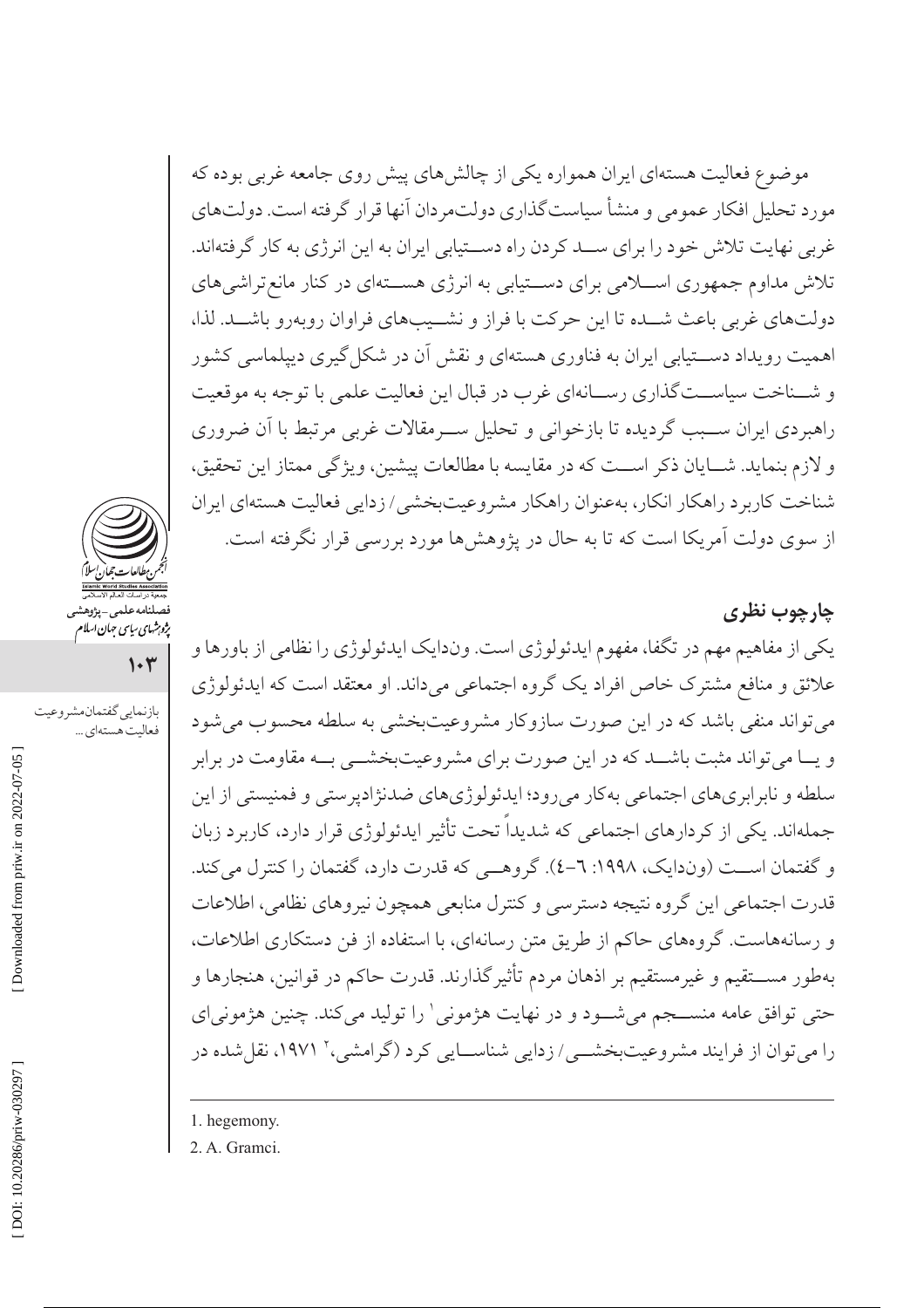وندایک، ۱۹۹۸: ٣٥٥). وندایک این گونه استدلال میکند که ایدئولوژي سلطه بهعنوان قدرت اقتدار بخش سیاسب اسـت که نهایتاً قطببندی «ما»ی مثبت/ درونگروهی و «آنها»ی منفی/ برونگروهي را باز مي نماياند.

با مروری بر ادبیات علوم سیاســـی می بینیم که مشـــروعیت سیاسی بیانکننده رابطه بیان افراد جامعه و قدرت سیاسی است. بسیاری از مباحث مربوط به شیوه حکمرانی دولتها با ايده مشروعيت سروكار دارند (اندرين، ١٣٧٨). منظور از مشروعيت، حق دولتها به اعمال قدرت بر مردم و گسترش حقانیت این اعمال قدرت است. در واقع، مشروعیت را می توان مبنای حقانیت و تجویز اعمال هژمونی تعریف نمود (پورعزت، ۱۳۸۷).

متن گفتمان سیاسی، که حاوی ایدئولوژی و اهداف خاصی است از طریق نهاد اجتماعی رسـانه، بهگونهاي طبيعي و منطقي جلوه داده مي شـود. تحليل گران انتقادي سـعي مي كنند برای شناسـایی این ایدئولوژی پنهان، با بهرهگیــری از راهکارهای موجود در تحلیل متن، آنچه را که در ورای ســاختار متون قرار دارد، آشکار کنند. از جمله پیشگامان تگفای متون مطبوعاتي، تئون اي. وندايک است که تحليل خود را در دو سطح تحليلي خرد' و کلان ' انجام می دهد. متن سرمقاله را می توان بهعنوان کنش گفتمانی، با تجزیه و تحلیل مؤلفههای زبان شناختی متن به عنوان کوچکترین عنصر متن (ساختار خرد) که نشاندهنده دیدگاه کلی و محور گفتمان خاصی اســت، و موضوع اصلی سرمقاله (ساختار کلان)، یا چگونگی ارائه متن (ســاختار گفتمانی)، مورد بررسی قرار داد. به عبارتی، از نظر وندایک، تحلیل گفتمان از یک سو، بر متن گفتمان و کنش ارتباطی و از سوی دیگر، بر ایدئولوژی پنهان نویسندگان در سطح تحلیل خرد متمرکز است. در سطح تحلیل کلان، نظامهای ساختارهای گفتمان یا همان نظامهای اجتماعی، سیاسی، تاریخی و غیره متن مورد توجه تحلیل گر قرار می گیرد. در این ســطح، کنش متقابل یک رویداد ارتباطی در موقعیت اجتماعی بههمراه ساختارهای موضوعي وطرح كلي متن تحليل مي شود.

در ســـاختار خرد متن، مــواردي همچون نحو و انتخاب واژگان مطرح ميشـــود. نحو، ویژگی است که می تواند جنبههای معناشناختی متن را روشن کند. یکی از مؤثر ترین کاربر د راهکارهای نحوی، استفاده از ضمایر «ما» و «آنها» است. این راهکار، شـووهای است که



صىلنامە عىلمى – پ<sub>ژ</sub>وهشە<br>پژ*وہ<sup>ی</sup>مای ساسی جمان اسلا* 

 $1.8$ 

سال سوم، شماره دوم،<br>تابستان ۱۳۹۲

1. micro structure. 2. macro structure.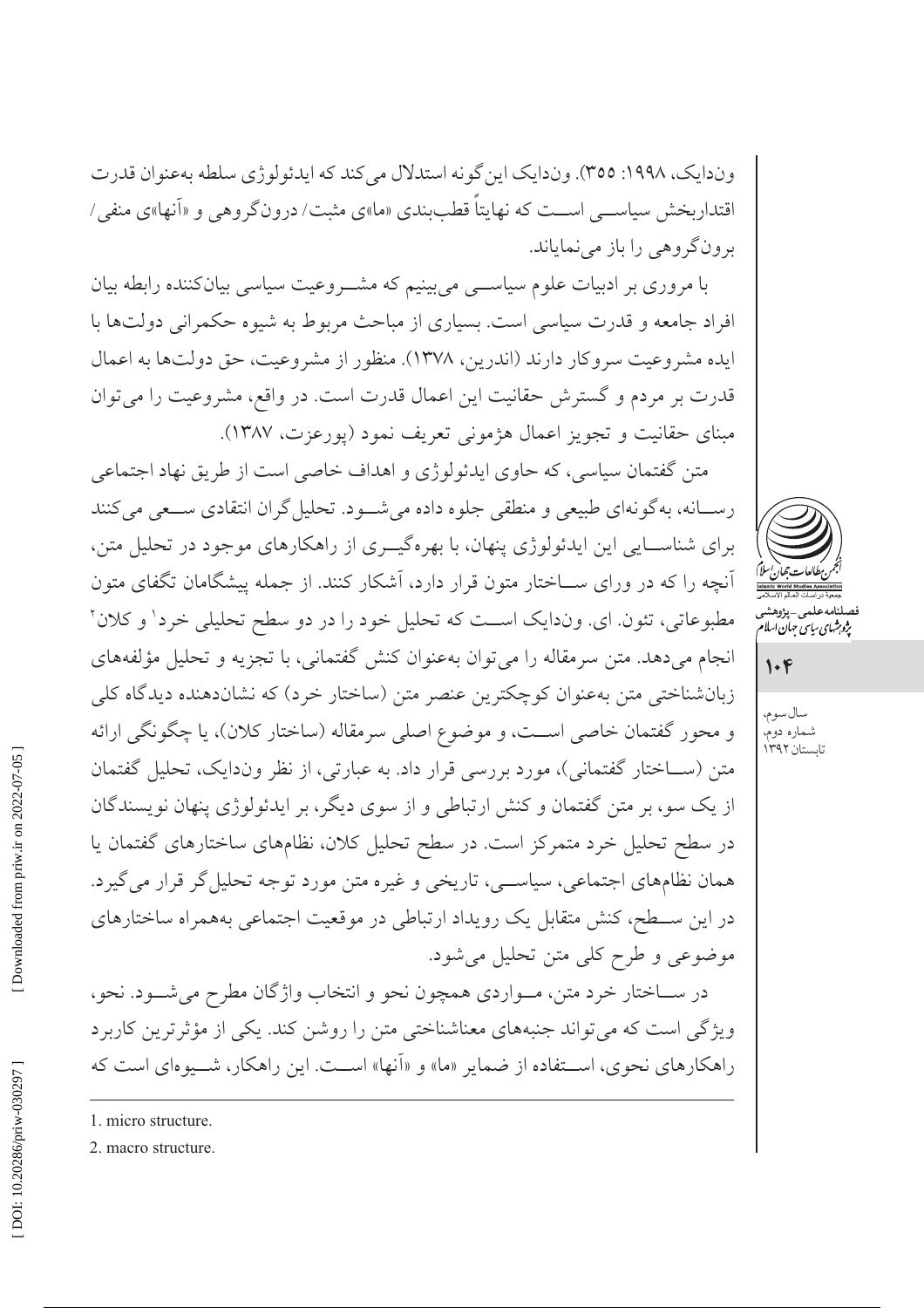نویسنده از طریق اّن، بین جامعه درونگروهی و جامعه برونگروهی، قطبی سازی' می کند. جامعه درونگروه (ما) به روشـــ مثبت بازنمایی می شــود، در حالی که جامعه برونگروه (آنها) به روشی منفی نشان داده می شود. چنین شیوهای می تواند بهخوبی، مرز یا فاصله بین أن جوامع را ايجاد كند. علاوه بر اين، ايده انتخاب واژگان، بهشـــدت با جنبه معناشـــناختى متن ارتباط دارد. نویسنده میتواند اعضای داخل و خارج از گروه خود را به تصویر بکشد، يا حتى از طريق واژگان متنوع، اين موقعيت را مشـروعيت بخشد يا مشروعيتزدايي كند، زیرا استفاده یا انتخاب یک واژه، یک رویداد اتفاقی نیست.

ســاختار خُرد انکار، یک راهکار گفتمانی اســت که نویســنده در آن گزارهای مثبت را ارائـــه مي دهد و ســـيس أن را با يـــك اصطلاح خاص مانند «اما» رد مي كنـــد. راهكار انكار معمولاً بهحالت بازنمایی مثبت از خود بهکار میرود. بهعلاوه، این راهکار از طریق احترام بــه مخاطــب، و در عين حال مشروعيتبخشــي اعضاي داخل گروه و مشــروعيتزدايي خارج از گروه، برای حفظ چهره و موضع سیاســی سیاســـتمدار عمــل میکند. زیرا این سیاســـتمدار انتظار ندارد که مخاطبانش ذهنیت منفی از او داشـــته باشند. باید تأکید کنیم که همه کاربر دهای «اما»، کاربر د انکاری نیست. حروف ربطی ٔ مانند «اما»، زمانی عملکر د انکار را دارد که گزاره درون بند قبلی، نشــاندهنده بازنمایی مثبت از خود باشد و به دنبال آن ارزیابی منفی عضو خارج از گروه در بند بعدی را در پی داشته باشد.

شب وه گفتمانی انکار می تواند بازنمایی شــناختی و فرایند اعمال قدرت را بر جسته کند زیرا متن از طریق ســاختار گفتمان و راههای مختلف نمایش گفتمان، طراحی می شــود. از این روش، عمدتاً برای جانبداری، تعدیل و یا حفظ چهره سیاستمدار استفاده می شود. از جمله راهكارهاى مختلف انكار عبارتند از:

۱– انــکار بــا عملکرد رد یا نفی صـــوری، به این نحو که گزاره اول مســـتقیماً از طریق راهکار انکار نفی میشود (من چیزی علیه x ندارم، اما ...).

۲– انکار با عملکرد پذیرش صوری، به این حالت که نویسنده سعی می کند به مخاطب بند اول احترام بگذارد، اما بعداً آن را رد می کند (ممکن است آنها بسیار باهوش باشند، اما  $\mathcal{L}$ ...

2. conjunction.



قصیت کسی پرر<br>پژوہشہای سایپ جہان اسلام

بازنمايي گفتمان مشروعيت

فعاليت هستهاي ...

 $\mathsf{L}\mathsf{L}$ 

<sup>1.</sup> polarization.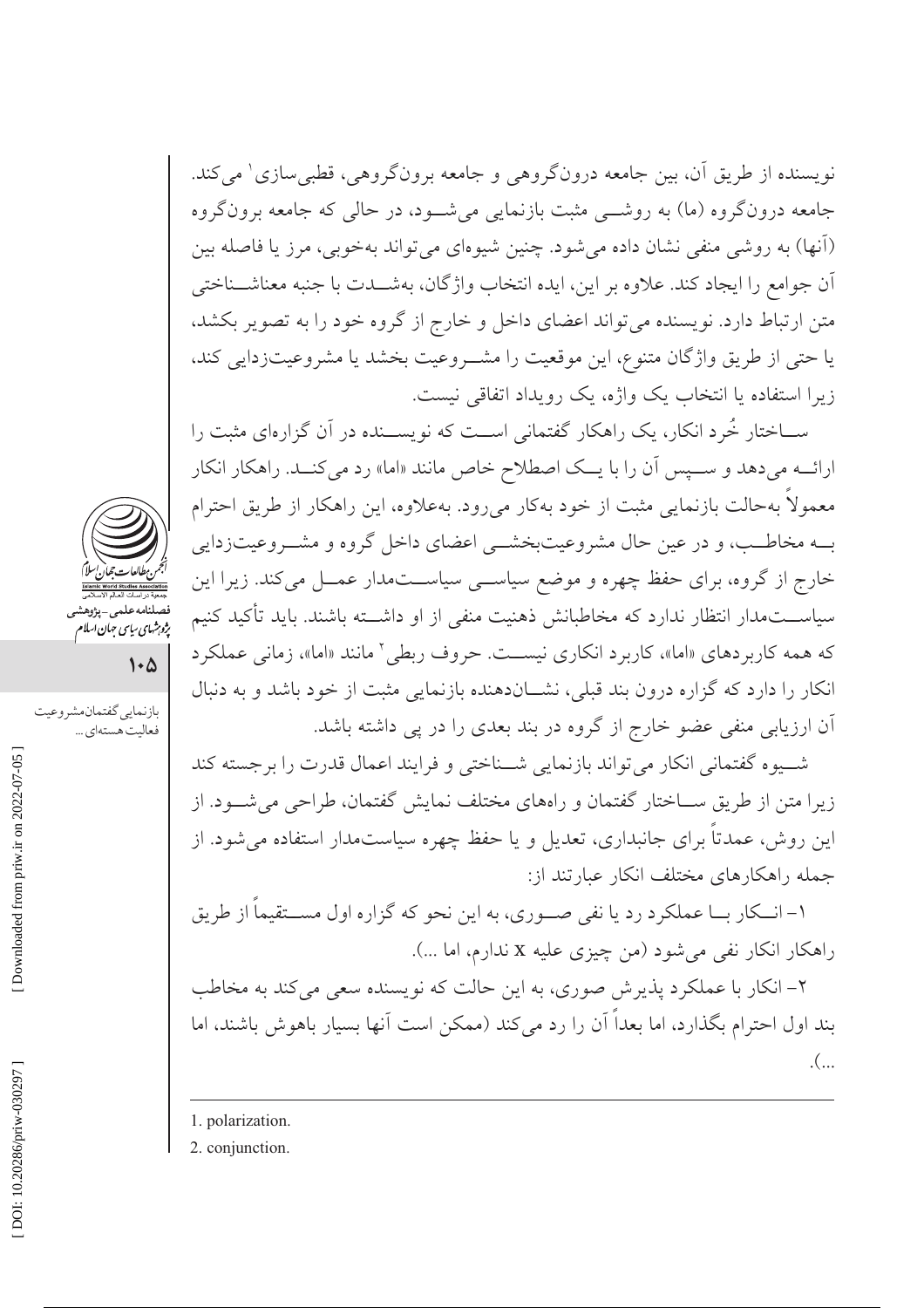انکار در سرمقالات غربی، برای مشروعیتبخشی به اهداف آمریکا و تقویت موضع سیاسی

آن، و مشـروعیتزدایی از برخــی پیشــنهادات و دلایل ایران برای ادامه فعالیت هســتهای اعمال میشـود. از همه مهمتر، نویسندگان سـرمقالات غربی، از ساختار خرد درون انکار بهره میگیرند تا مشــروعیت آمریکا و عدم مشــروعیت ایران در انجام فعالیت هستهای را بهعنوان عضو خارج از گروه تشريح كنند. بنابراين تجزيه و تحليل سرمقالات غربي مرتبط با فعالیت هستهای ایران، با استفاده از این چارچوب نظری، و از طریق ساختار خرد انکار، بهعنوان یک راهکار گفتمانی، در راسـتای مشروعیتبخشی آمریکا به خود (درونگروه) و مشروعیتزدایی از ایران (برونگروه) مقتضی بهنظرمی رسد.

٣- انکار با عملکرد همدلی صوری، یعنی نویسنده سعی میکند تا در درون انکار کردن

٤– انکار نشـــانگر تلاش صوري، که در اَن نويسنده، تلاش خود را به تصوير مي کشد

٥– انکار نشانگر عذرخواهي، يعني سياستمدار عذرخواهي خود را براي تأثيرگذاري

٦- انکار با عملکرد انتقال، به این طریق که سیاستمدار موضوعات داغ سیاسی را کنار

٧- انکار با عملکرد وارونگی، بهاین معنی که نویســنده، قربانی را مقصر تلقی میکند

در مورد مناقشـــات اتمى ايران و اَمريكا، ما شاهد تلاش اَمريكا، از طريق عملكرد متنى

برای توجیه هدف مورد نظر و اقدام به تولید مشروعیت سیاسی حاکمیت آن هستیم. راهکار

اقدام به همدلی کند (ممکن است آنها مشکل داشته باشند، اما ...).

(ما هر كارى كه بتوانيم انجام مى دهيم، اما ...).

افكارش نشان مى دهد (عذر مى خواهم، اما ...).

می گذارد (من هیچ مشکلی با آنها ندارم، اما موکلین من …).

(آنها مورد تبعیض واقع نشدهاند، اما ما شدهایم) (وندایک، ۱۹۹۸).

## روش تحقيق

جامعه آماری این تحقیق شامل ۱۲ سر مقاله از روزنامههای **وال|ستر پتژورنال** و **واشنگتن پست** از آمریـــکا و روزنامههـــای **ایندیپندنت** و **گاردین** از انگلیس در ســـال ۲۰۰۹ اســـت. در این تحقیق، نگرش اَمریکا و نویسندگان غربی در ترسیم فضای کلی گفتمان هستهای ایران بررسی میشود. جامعه نمونه تحقیق شامل هشت گزیده از این روزنامهها در مورد فعالیت هستهای ایران در مقطع زمانی سال ۲۰۰۹ است که بهعنوان دوره مورد مطالعه تحقیق، بررسی میشوند.



صىلنامە عىلمى – بىژوهشىر<br>پژوہش*ای ریاس جمان اسلا*م

 $1.9$ 

سال سوم، شماره دومًا<br>تابستان ۱۳۹۲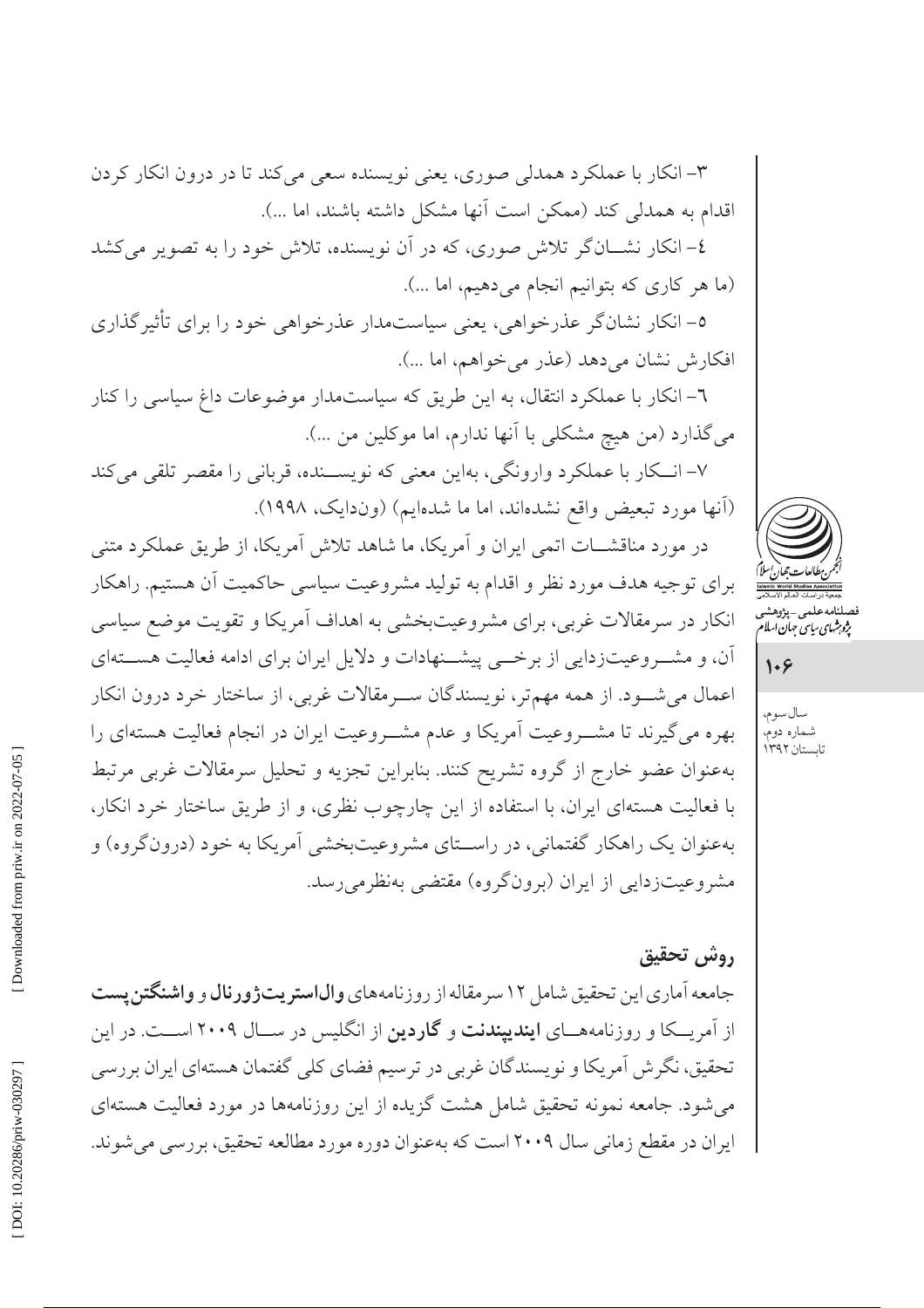ایسن مقطع زمانی با دهمین دوره انتخابات ریاست جمهوری اســلامی ایران و فعالیتهای صلحآمیز هستهای رو به رشد از یک سو، و تشکیل برخی گفتمانهای مخالف با دولت دهم در داخل کشور و مخالفت آمریکا با فعالیتهای هستهای، اعمال تحریمهای شدید علیه ایران و همراهي با برخي مخالفين دولت از ديگر سو مقارن بوده است.

برای کســب دادههای معتبر، نویســندگان از چند مرحله استفاده کردهاند. اولا، جملات حاوی عناصر ساختار خرد را جداسازی و ثانیاً، جملات حاوی اصطلاح «اما» را به جملات انکاری و غیرانکاری، تقسـیم.بندی، و ســرانجام، جملات حاوی راهــکار انکار را انتخاب كردهاند. لازم به ذكر اســت، در بخش تحليل، جملاتي كه مرتبط با انكار هستند، بهصورت كجنوشت نوشته شدهاند.

#### بافتهها

حفظ ارتباط مؤثر، جوهره زبان است. لذا، نويسنده يا سياستمدار مسئوليت احترام گذاشتن به مخاطبان خود را دارد، که ممکن اســت دیدگاههای مختلفی درباره یک موضوع خاص داشـــته باشـــند. بر اين اساس، نويســـندگان/ سياســـتمداران آمريكايي در اين مطالعه، بايد نظرات خود را مبنی بر توقف غنی سازی اورانیم از سوی ایران بدون تبعیض واضح ایران ارائــه دهند. اين روش گفتماني انكار اســت كه در اظهارات دولتمــردان آمريكايي براي مشروعیتبخشیدن به موضع سیاسی خود کاراًیی دارد. در ادامه، برخی از انکارهای موجود در متن سرمقالات غربی مورد تحلیل در خصوص مشروعیت فعالیت هستهای ایران، مورد بررسی قرار می گیرد:

Excerpt 1) Obama said "we have offered Iran a clear path toward greater international integration if it lives up to its obligations, and that offer stands," the U.S. president said, "but the Iranian government must now demonstrate through deeds its peaceful intentional law." (Washington post, 26 september 2009).

گزیده ۱) اوباما گفت: «ما راه روشــنی را به سمت یکپارچگی بیشتر بینالمللی به ایران پیشنهاد کردهایم، اگر (ایران) به تعهدات خود عمل کند، این پیشنهاد پابر جا می ماند». رئیس جمهــور أمريكا گفت: «**ولـــى دولت ايران بايد اكنون قانـــون صلح**اًم**يز عمدىاش را از** طريق اعمالش نشان دهد».



پژو برش<sub>های سیاسی</sub> جهان اسلام

 $\vee$ 

بازنمايي گفتمان مشروعيت فعاليت هستهاي ...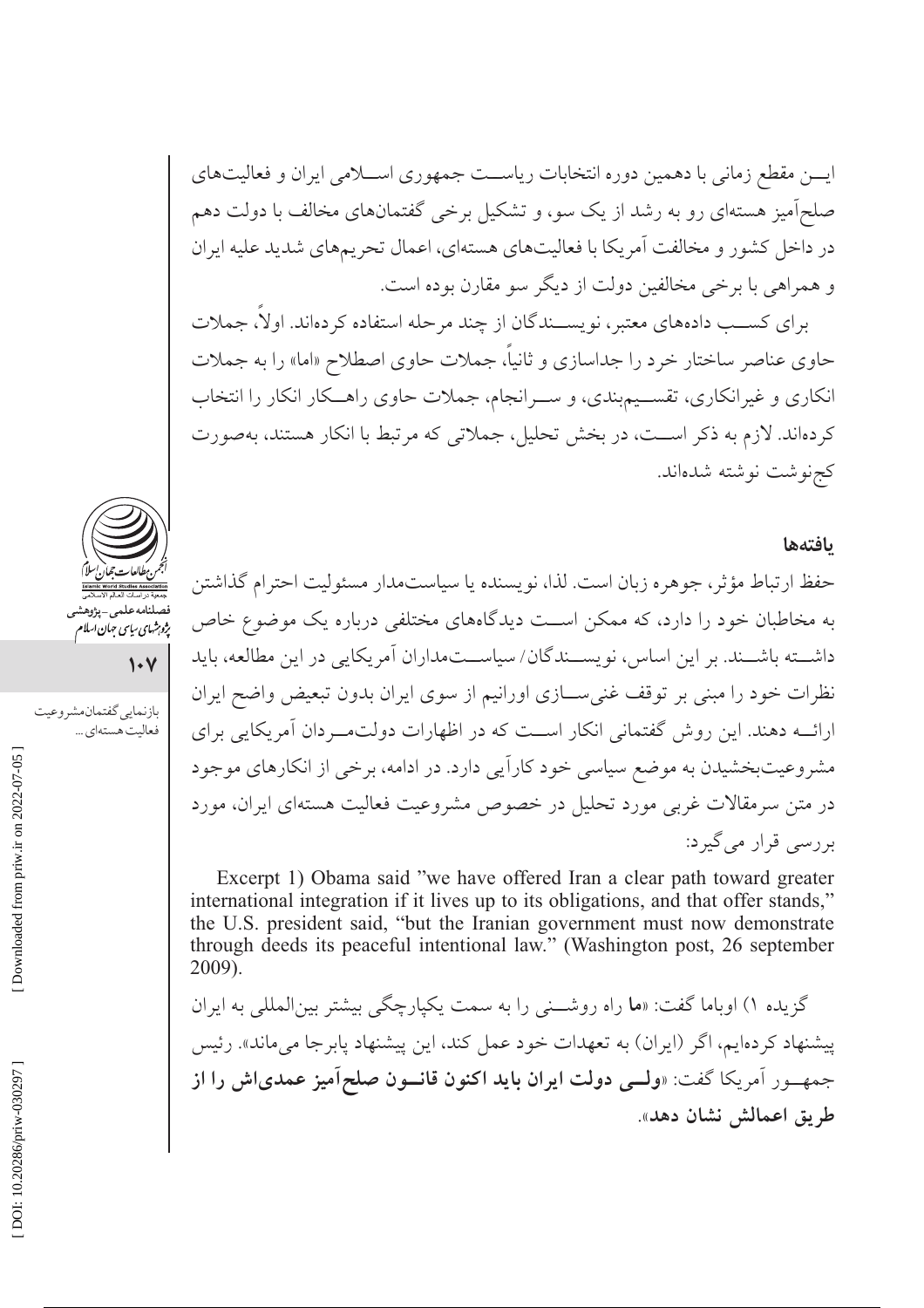در ایـــن گزیـــده، اوباما زمان حال کامل را همراه با راهکار انکار بهکار برده اســـت. این شیوه حاکی از تداوم ارائه پیشنهادات مثبت آمریکا و متحدانش به ایران، در خصوص حل مناقشــات هستهاي، در مدتي طولاني از گذشته تا به حال است. به علاوه، چنين ساختاري از طريق استفاده از يک فعل گذرا' (have offered) + مفعول (a clear path) تقويت شده است. این ساختار در راستای بازنمایی مثبت غرب بهعنوان کنشگری که مشتاق وحدت بین المللی است و همزمان بهعنوان راهکار مشـروعیتزدایی و بازنمایی منفی ایران عمل می کنــد. بــه این معنا که ایران قصد ندارد به ســمت رعایت مفاد توافق نامه منع گســترش سلاحهای هستهای، ان. پی. تی. ۲و نهایتاً اتحاد بینالمللی گام بردارد.

بنابرایسن، می بینیم کــه در این گزیده، راهــکار نفی صوری بهکار رفته اســت تا منافع سیاســی غرب در دســتیابی به وحدت بینالمللی و توقف فعالیت هستهای ایران را عقلانی جلوه دهد. تجلي مشروعيتبخشـــي به خود (نگرش غرب) و مشروعيتزدايي از ديگري (ایران) به گونهای است که روش تصمیم گیری غرب درست و عقلانی بازنمایی می شود. اوباما با بهرهگیری از موجهسازی نظری، احساساتش را درون استدلالی متجلی می کند که نشان گر گروه «ما» و «آنها»ست؛ به این معنی که گروه «ما» (دولتهای غربی مخالف فعالیت هستهای ایران) با هم درگیر این مسئله هستند و پیشنهادات منطقی می دهند.

Excerpt 2) The resolution begins to lay out a legal framework that could be used against nations like North Korea, which withdrew from the Non-Proliferation Treaty after building a nuclear infrastructure ostensibly for peaceful use, and Iran, which remains a signatory but is believed to be using energy technology for a nuclear-weapons program. No one involved anticipates that a nation that supplies nuclear technology to a scofflaw could simply move in to claim it (Wall street Journal, 25 september 2009).

گزیده ۲) این قطعنامه چارچوب قانونی را وضع می کند که می تواند علیه کشــورهایی نظیر کره شــمالی بهکار رود، که پس از ســاخت تأسیســات هســتهای ظاهراً صلحآمیز از پیمان منع گســترش فاصله گرفته اســت، و ایران، که خود یکی از امضاءکنندگان این پیمان است ولي اعتقاد بر اين است كه از فناوري انرژي [هستهاي] براي برنامه توليد سلاحهاي *هســـتهای اســـتفاده میکند. ه*یچیک از طرفین درگیر نمیتواند پیش بینی کند کشوری که با

.1 transitive.



 $\lambda$ 

سال سوم، شماره دوم، تابستان ۱۳۹۲

Downloaded from priw.ir on 2022-07-05

<sup>2.</sup> Non-Profileration Treatment.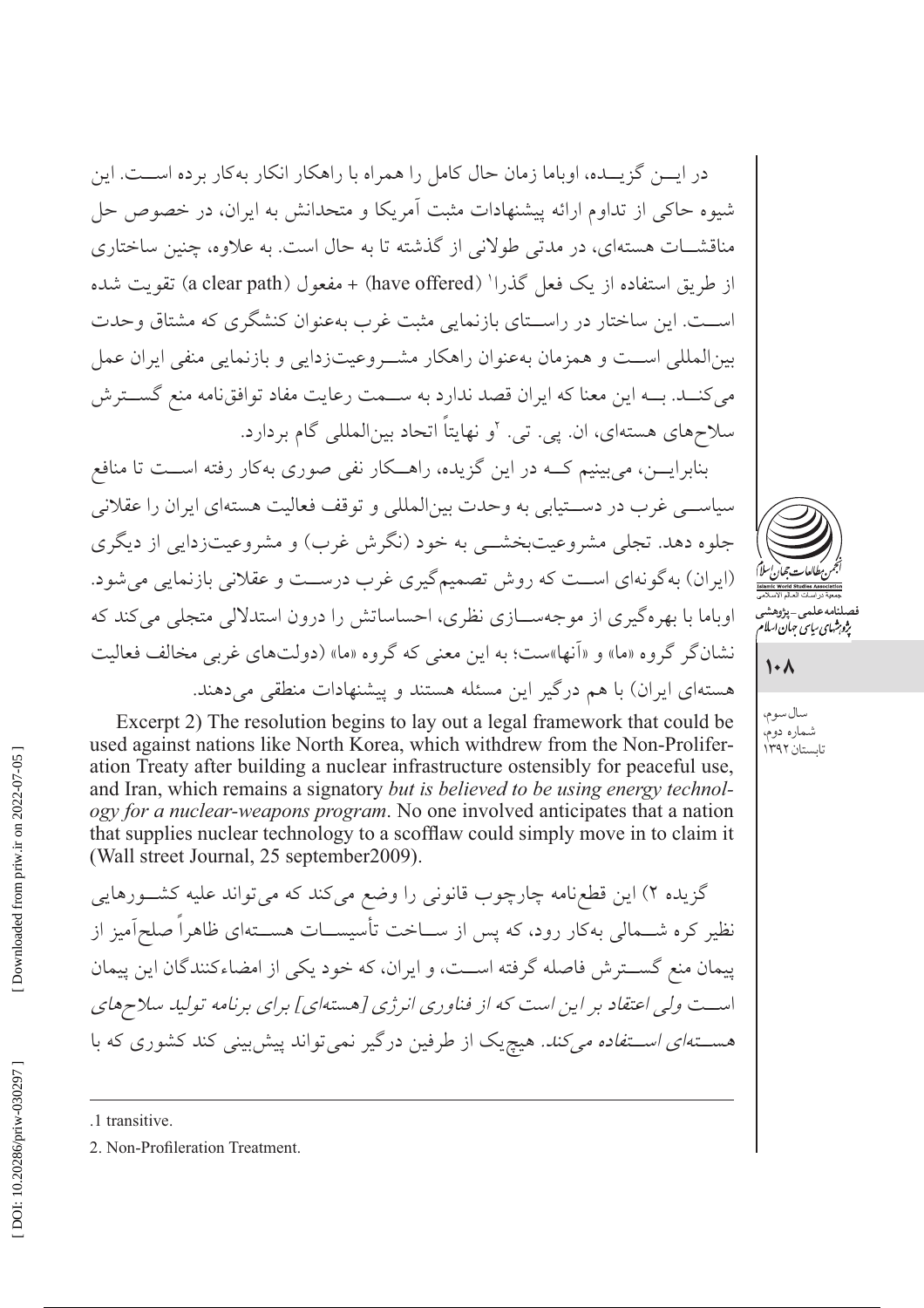تجهیز خود به فناوری هستهای، قوانین را نقض می کند، بهراحتی می تواند مدعی آن قانون گہ دد.

این قطع نامه، قطع نامه امنیت هســـتهای است که از سوی دولت آمریکا به شورای امنیت ســـازمان ملل پیشـــنهاد و در ماه مـــه ۲۰۰۹ (مهر ۱۳۸۸)، به اتفاق آراء تصویب شـــد. طبق مفاد این قطع نامه، استفاده نظامی از فناوری هستهای ممنوع اعلام شــده است. همچنین، کشورهای دارای فناوری هستهای باید مواد و لوازم هستهای ذخیرهشده خود را در صورتی كه با نظارت بازرســـان ســـازمان ملل متحد، با مفاد اين قطع نامه ســـازگار نباشد، برگردانند (سایت سازمان انرژی اتمی ایران/ www.aeoi.org.ir).

در این گزیده، در گزاره اول، موافقان قطع،نامه، ســعی در مشروعیتبخشــی به واکنش جمعی امضاکنندگان قطعنامه نسبت به کشورهایی را دارند که به باور آنها از پیمان ان. پی. تبي. عدول كردهاند؛ مثل ايران و كره شــمالي كه نويسنده آنها را از لحاظ جايگاه بينالمللي در یک گروه قرار داده اســت. از فعالیت هســتهای کرهشــمالی با صفت «ظاهراً صلحآمیز»، ارزیابی واژگانی منفی صورت گرفته است و از ایران نیز با نشان دادن تناقض در اعمالش (عدم اجرای تعهداتش)، در درون راهکار نفی صوری، بازنمایی منفی و مشــروعیتزدایی شــده اســت؛ زيرا از يک سو، از موافقان و امضاکنندگان پيمان ان. يي. تي. است و از سوي دیگر، در جهت نقض آن عمل می کند. بهعلاوه، از نگرشــی منفی نســبت به ایران صحبت می کند که پایه و اسـاس آن، ایجاد آینده فرضی خطرناک از تولید ســلاح هســتهای توسط ایران است. از نظر غرب، ایران آنچنان قابل اعتماد نیست که از فناوری هستهای برخوردار باشـــد و فقط كاربرد صلحآميز از آن داشـــته باشـــد، چرا كه همواره عدم پايبندى به قوانين و بی اعتنایی به دیگران را از خود نشــان داده اســت. لذا، از ایران بهعنوان هویتی منفعل و غیرقابل پیش بینی، مشروعیتزدایی شده است. همچنین، هویت وارونه ایران در افعال حال ساده (remains) و حال استمراري (to be using) حاكي از تداوم اين هويت دوگانه ايران است.

Excerpt 3) In Washington last night Mr. Obama welcomed the Geneva talks as "a good start" but stressed that Iran must take "concrete steps" to meet its obligations under international law. "We've made it clear that we will do our part to engage the Iranian government on the basis of mutual interest and mutual respect but our patience is not unlimited," the President said (Independent, 2 October 2009).



- پژو شهای سایپی جهان اسلام<br>پژو شهای سایپی جهان اسلام
	- $1.9$

فعاليت هستهاي ...

بازنمايي گفتمان مشروعيت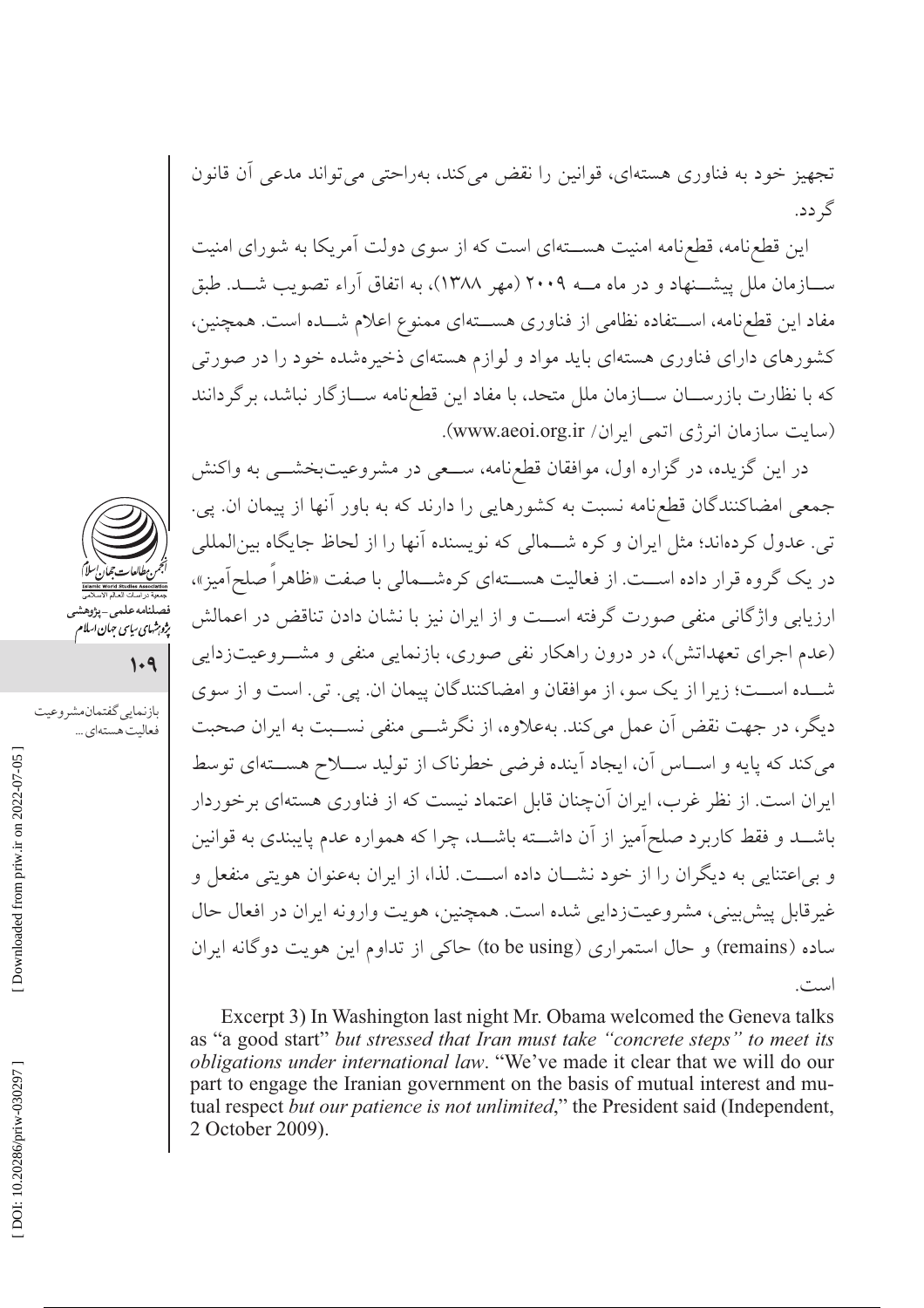گزیده ۳) شــب گذشته در واشــنگتن آقای اوباما با اســتقبال از گفتگوهای ژنو، آن را بهعنوان «شروع خوبي» قلمداد كرد *ولي همچنان بر اين موضوع تأكيد ورزيد كه ايران بايد* گامهایی جدی در جهت تعهدات خود در راستای قوانین بین المللی بردارد. رئیس جمهور گفت: «ما به وضوح نشـان دادهایم که به ســهم خود و بر اســاس علایق مشترک و احترام متقابل خواهان مشاركت با ايران هستيم *ولي در عين حال صبرمان نامحدود نيست*».

در ايـــن گزيـــده، انتخاب كلمه «ما»، بيانگــر قطببندي ايدئولوژيكي اســـت. اين كلمه نشــاندهنده اعضای داخل گروه، یعنی امریکا و متحدانش است که با این روش، از وجهه آنها محافظت شــده است. همزمان، این شیوه، بازنمایی منفی اعضای خارج از گروه، یعنی ایران نیز هست. این طبقهبندی از گروه «ما» و «آنها» در کاربرد واژه «ما»، از طریق احساسات و نگر ش های نشــانداده شــده، یک عمل ایدئولوژیک برای تقویت ســلطه است. از سوی دیگر، اوباما از راهکار انکار با عملکرد پذیرش صوری اســتفاده کرده است که توجیهی بر دفاع از خود است. هرچند، او این پذیرش را با استفاده از کلمه ربط «اما» رد میکند. او در ابتدا، در مورد احترام و پذیرش علایق مشترک صحبت می کند و مشروعیت خود را حفظ مي كند ولي در آخر، با استفاده از كلمه «صبر»، تداومي به بازنمايي منفي از ايران در جريان غني ســـازي اورانيم مي دهد و از آن مشـــروعيتزدايي مي كند كه البته اين راهكار، بر كاربر د فعل وجهي' «بايد» (must) در جمله اول، مبنى بر ضرورت شـــديد واكنش جدى ايران به گفتگوهای هســتهای، صحه می گذارد. ایـــن کار صرفنظر کردن از یک دیدگاه (پذیرش و احترام متقابل طرفين و عدم تمايل ايران) به خاطر سلطه يا مشروعيتبخشي/ زدايي است؛ وندایک این شیوه را «دستکاری شناختی»<sup>۲</sup> می نامد (وندایک، ۲۰۰۲ب).



پژوشهای سایپ جهان اسلام

 $\mathcal{U}$ 

سال سوم، شماره دوم، تابستان ۱۳۹۲

Excerpt 4) Some contact between the two countries has taken place over Afghanistan, most recently at last month's international conference on Afghanistan in The Hague, attended by Mrs Clinton and Iranian representatives. President Obama, has served notice he wants to go much further. In March he sent a personal video address to the Iranian people, referring to the country as "The Islamic Republic" and offering an end to years of stand off but if Iran softened the bellicose rhetoric for which Mr Ahmedinejad is notorious (Independent, 10 April 2009).

گزیده٤) برخی مراودات میان دو کشور (ایران و آمریکا) در مورد افغانستان و در کنفرانس

<sup>1.</sup> modal.

<sup>2.</sup> cognitive manipulation.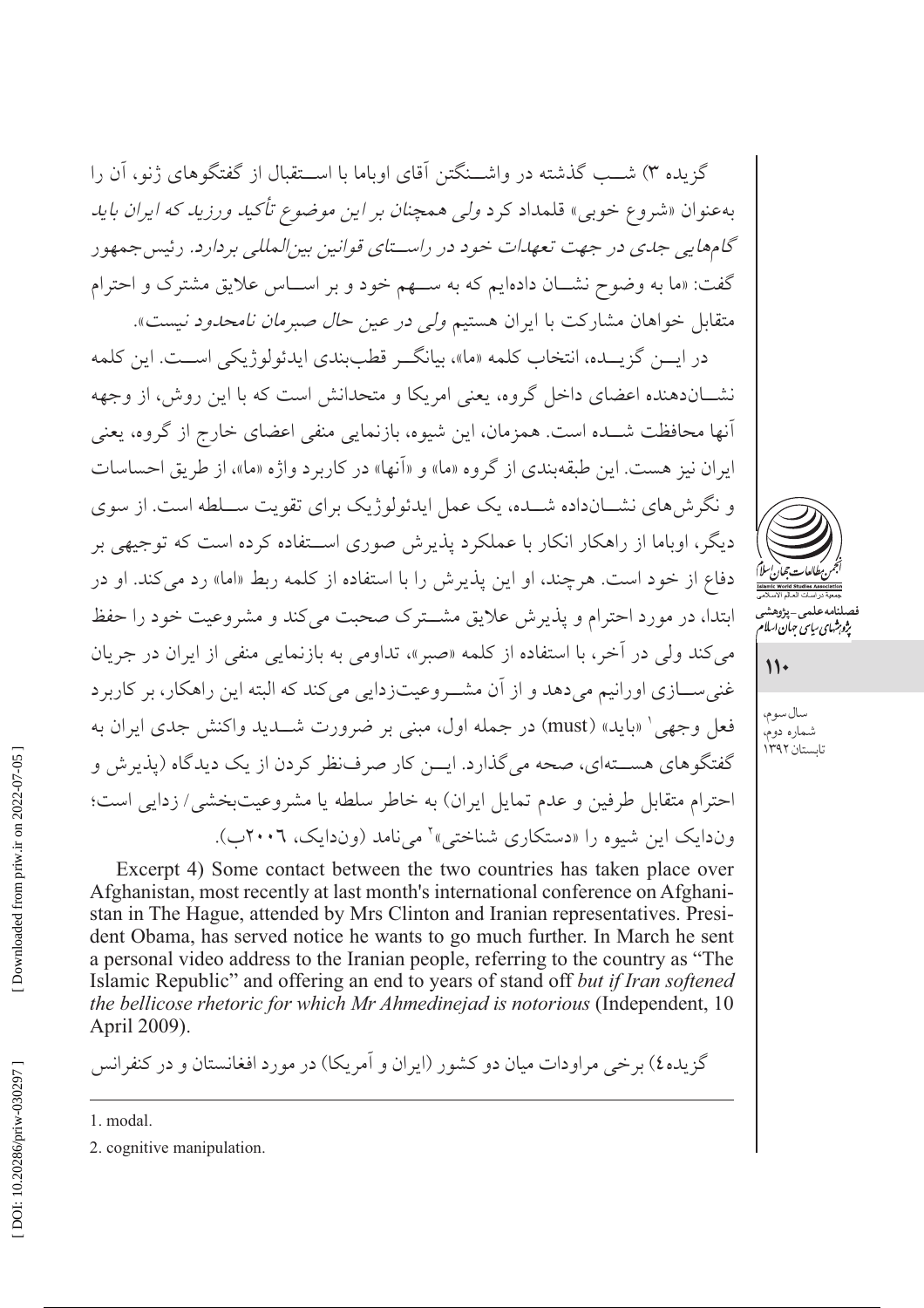اخير بينالمللي ماه گذشته در شهر لاهه صورت يذيرفت كه در آن خانم كلينتون و نمايندگان ایران شرکت داشتند. رئیس جمهور اوباما ابراز داشت که می خواهد فراتر از این گام بردارد. در ماه مارس، وي در خطابهاي ويدئويي به مردم ايران، ايران را با نام «جمهوري اسلامي» خواند و خواهان اتمام تقابل ایران با آمریکا پس از سالها مخالفت شد *اما در صورتی که ایران لفاظی* ستیزه جویانهای که آقای احمدی نژاد به آن بدنام شده است، را کنار بگذارد.

نویســنده در این گزیده، تلاش دارد تا با استفاده از راهکار پذیرش صوری، نشان دهد کــه اوباما، جمهوری اســـلامی ایران را پذیرفتــه و برای آن احترام قائل اســت و در صدد بر قراری ارتباط با ایران است، بهطوری که درخواست پایان دادن به مناقشات بین دو دولت را دارد. ولــی در ادامه، این بر قراری ارتباط را در شــرایطی امکان پذیر می داند که ایران در سیاستهای هستهای خود تغییر رویه دهد. با این شیوه، به رفتار احترامآمیز اوباما نسبت به ایران مشروعیت داده می شود. در ضمن، با استفاده از کلمه «اما» از لفاظیهای ستیزهجویانه رئیس جمهور ایران، مشروعیتزدایی می شود. چنین بازنمایی مثبت از خود و بازنمایی منفی از دیگری، اقدامی ایدئولوژیک است که به رابطه سلطه صحه می گذارد.

Excerp 5) "When we find that diplomacy does not work, we will be in a much stronger position to, for example, apply sanctions that have bite," Obama said. "But, that's not the preferred course of action. I would love nothing more than to see Iran choose the responsible path". The president did not rule out a military option, but added: "I will also re-emphasize that my preferred course of action is to resolve this in a diplomatic fashion" (Guardian, 27 September).

گزیده0) اوباما گفت: «وقتی بفهمیم که سیاســت دیپلماســی، دیگر کارســاز نیست، در جایگاه مســـتحکمتری خواهیم بود مثلاً تحریمهایی را اعمال کنیم که تأثیر گذار باشند. *ولی* این راهکار مطل*وبی نیست. من هیچ چی*ز را بیشتر از این که ایران روش مسئولانهای را برگزیند، دوســت ندارم». رئیسجمهور گزینه برخورد نظامی را منتفی ندانست *ولی افزود:* «من دوباره تأکید میکنم که راهکار من برای حل این مشکل، از طریق دیپلماتیک است». در این گزیده، راهکار خودمشروعیتبخشــی و دیگرمشروعیتزدایی از طریق همدلی صوری اعمال شـــده است که شـــامل درخواست عاطفی اســـت. اوباما از عبارات نشانگر همدلبي يعني «علاقه به اتخاذ روش مسئولانه از سوى ايران»، يا «ايــن راهكار (اعمال تحريمها)، راهكار مطلوبي نيســت»، اســتفاده كرده است تا عمل خود را موجه و منطقي و کنش ایران را غیر موجه و غیر مســـئولانه جلوه دهد. در رابطه با مشروعیت، اوباما، از ضمیر





فعاليت هستهاي ...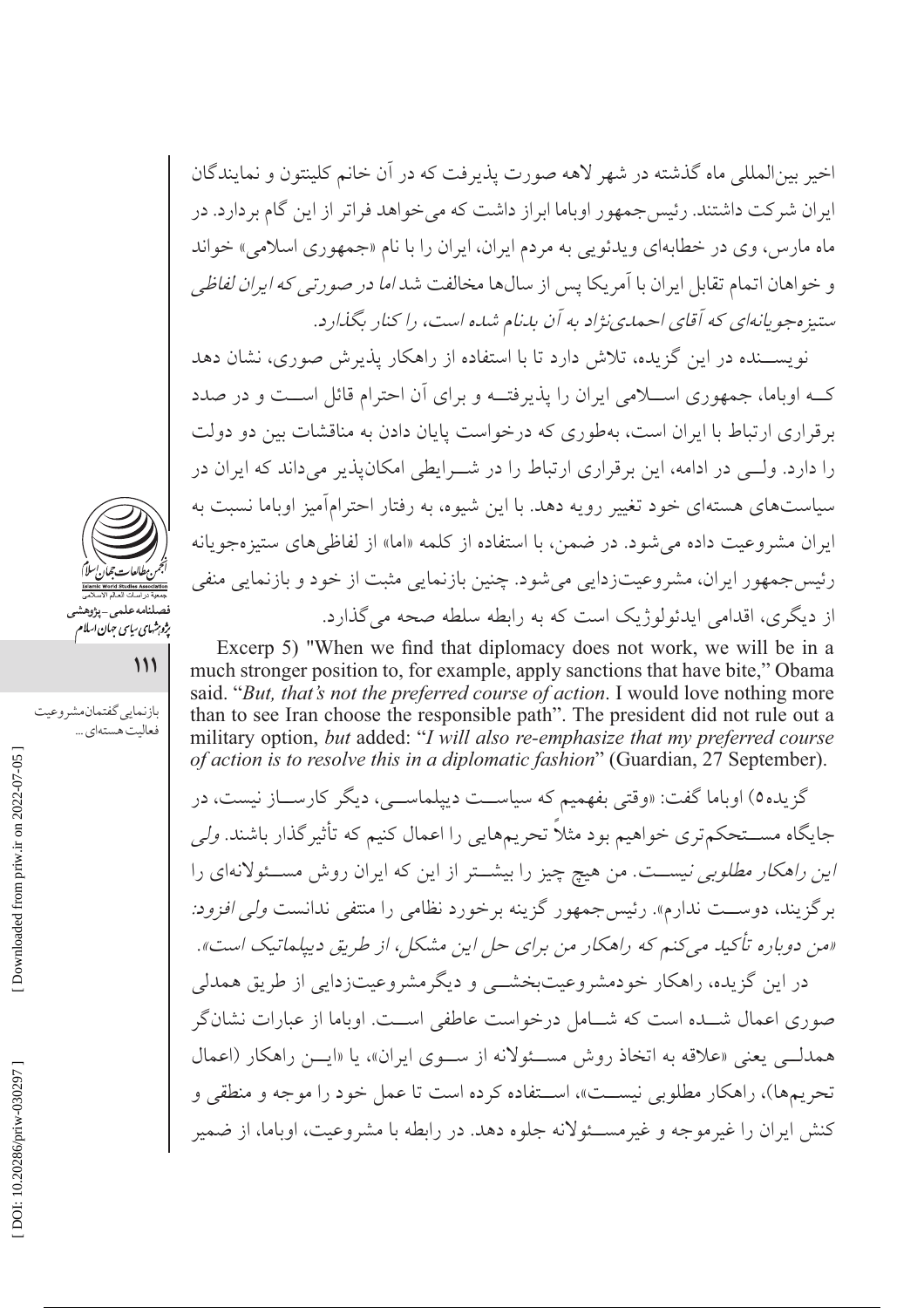شــخصي «من» اســتفاده كرده است تا تمايل عميق خود را براي رسيدن به هدف خود يعني توقف فعالیت هستهای ایران نشان دهد. همچنین، ضمیر «ما»، نگرش افراد درون گروه یعنی تمایل غربیها را به اعمال تحریمهای بیشتر علیه ایران نشان میدهد زیرا «ما» به گویندگان يا نظر جمعي گروه اشـــاره دارد. در توجيه چنين عملي، او احســـاس همدلي را بيان مي كند تا مخاطبان خود را برای باور ایده خود متقاعد کند.

Excerpt 6) America's most vexing enemy is plagued by growing internal dissension, a vocal opposition movement that won't die and a crisis of legitimacy. All good news for U.S. policy makers, right? Not necessarily. The country in question is, of course, Iran, and the upheaval there actually is making the job of crafting an American strategy more difficult. The crucial weeks lie just ahead; the gravity of the coming decisions on how to proceed will be underscored Friday, when the International Atomic Energy Agency releases its latest report on Iran's nuclear program. And here's the most likely outcome: The U.S. will leave the door open to engagement with Iran, but won't be trying as hard as before to coax the Iranians into walking through it. The situation is made all the more dramatic because the internal chaos created by June's dubious presidential election in Iran shows no sign of abating. The most likely American message to Iran that emerges in coming weeks is this: The opportunity to discuss that offer remains open, but we're not going to chase you around to persuade you to take it up. The decision on whether to walk through an open door will be Iran's (Wall street journal, 28 August 2009).

گزیده ٦) با افزایش اختلافات داخلی، آزار دهنده ترین دشتمن آمریکا در وضعت بدتری قرار گرفته است و این جنبش پرهیاهوی مخالف و بحران مشروعیت، دیگر آرام نمی نشیند. آیا برای سیاســـتمداران اَمریکایی، این خبر خوبی اســت؟ ضرورتاً نه. یقیناً، کشــور مورد بحث ایران است و اغتشاش در آن، اعمال استراتژیهای ماهرانه را از سوی آمریکا دشوارتر كرده اســت. هفتههاي بحراني اي در پيش روســت. اهميت تصميمات پيش رو بر چگونگي پیشرفت موضوع (هستهای) در روز جمعه مشخص میگردد که قرار است در آن روز، آژانس بینالمللــی انرژی اتمی آخرین گزارش خود را در مورد برنامه هســتهای ایران منتشــر کند. محتمل ترین نتیجه این است که آمریکا باب گفتگو برای همکاری با ایران را باز می گذارد *ولی* مانند گذشته خیلی تلاش نمیکند که ایرانیها را به این کار ترغیب کند. این وضعیت، همه چیز را شــگفتآورتر کرده است چون اغتشاشات داخلی ایران پس از انتخابات شکبرانگیز ریاستجمهوری در ماه ژوئن، هیچ نشانهای از خاتمه موضوع هستهای را نشان نمیدهد. در هفتههاي آينده، محتمل ترين پيغام آمريكا به ايران عبارت است از: فرصت گفتگو در مورد اين



سال سوم، شماره دوم،

تابستان ۱۳۹۲

 $115$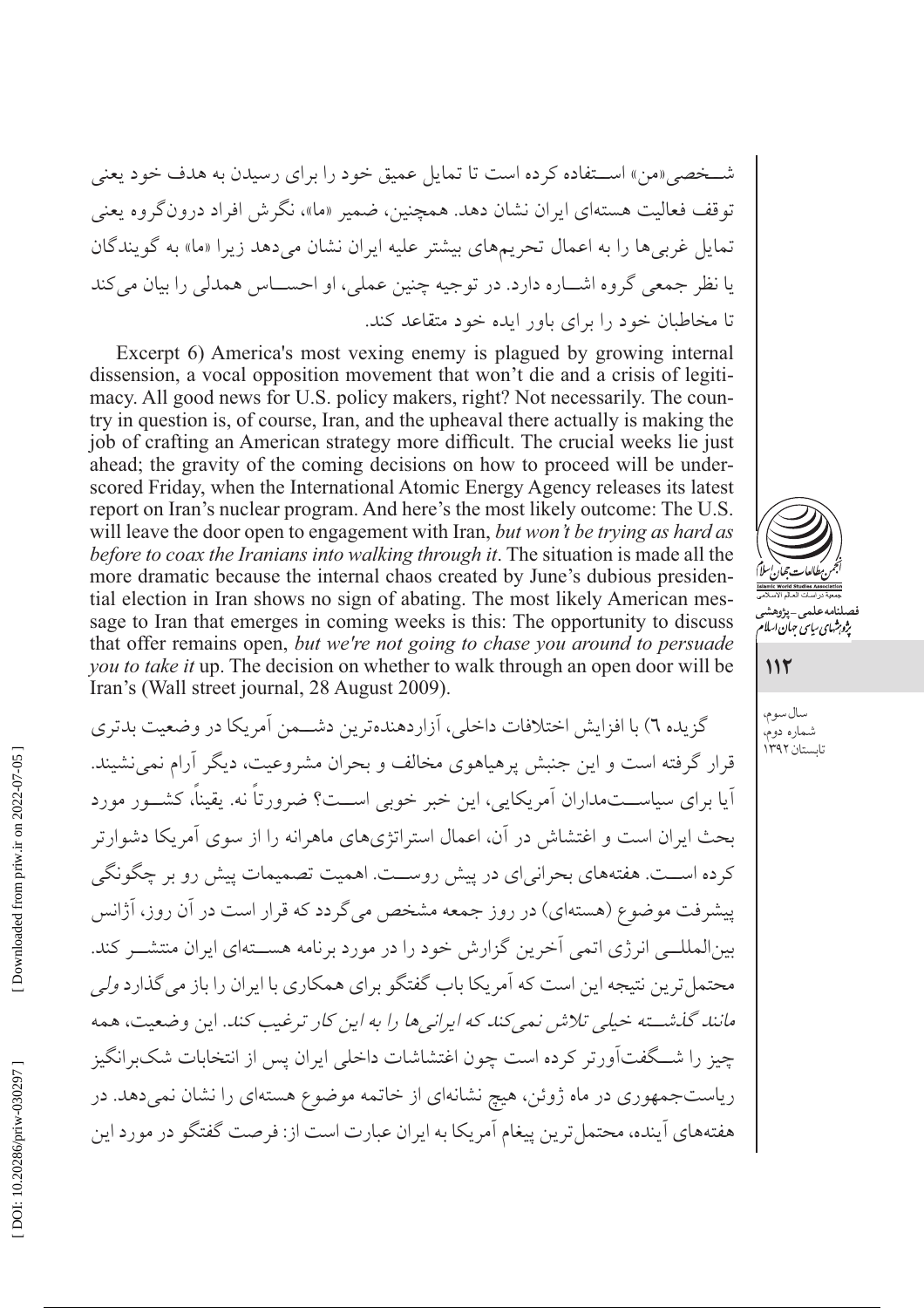پیشــنهاد، باز است *ولی ما سعی نداریم که به دنبال ش*م*ا بیاییم و شما را به ورود به مذاکرات* راضی کنیم. تصمیم برای مذاکره از طریق درهای باز بر عهده خود ایران است.

در این گزیده، شــیوه تلاش صوری برای مشــروعیتزدایی ضمنی از فعالیت هستهای ایران بهکار رفته اســت. این شیوه با بهرهگیری نویســنده از عبارت «(اَمریکا) مانند گذشته خیلی تلاش نمی کند که ایرانیها را به این کار ترغیب کند» انجام شده است که در حمایت از این فکر اسـت که آمریکا، طی سالهای متمادی، تلاش بسیاری در جهت رفع مناقشات اتمی کرده اسـت. چنین ساختاری به همراه راهکار انکار، تصویری مثبت از آمریکا (داخل گروه) و تصویری منفی از موضع سیاسی ایران در سطح بینالمللی ارائه میکند. گاوریلی ـ نوري (٢٠١٠) اشاره مي كنند كه «گفتمان صلح زباني»' در درون «گفتمان صلح ظالمانه»' قرار دارد که نگرشـــی منفی را بیان میکند. به این معنا که آنچه توســط ایران انجام شـــده است، مانعی بر سر راه گفتمان صلح هستهای است. این مسئله مهم نیست که ایران پیشنهاد مذاکرات صلح هستهای را رد می کند. بلکه این مهم است که آمریکا همیشه برای پایان دادن به مناقشـات اتمى تلاش زيادى مى كند و مشـروعيت خود را بهعنوان حافظ امنيت جهانى بهدســت مي آورد. بهعلاوه، ايران بهعنــوان گروه «ديگري»، از جايگاه و شــأني برخوردار نیست که آمریکا بهدنبال کسب رضایت او باشد.

در گزیده بالا، راهکار تلاش صوری، برای مشروعیتبخشــی، از شــیوه طبقهبندی «ما» و «آنها» استفاده می کند که بازنمایی های مثبت و منفی را به تصویر می کشد. ضمیر «شما» (you) خطاب به ایران، بهعنوان گروه بهحاشیهراندهشــده و منزوی در جهان بینالملل اشاره میكند و ضمير «ما» نشاندهنده اَمريكا و متحدانش است كه بهعنوان گروه مثبت با او موافقند. اين ضمير، بازنمایی نابرابری را نشــان می دهد که ســـلطه آمریکا را بر مذاکرات هســتهای تقویت می کند. نویسنده برای تحریک احساسات مخاطبان و توضیح سلطه آمریکا بر ایران، از ساختار بیانی و فن تکرار مؤلفههای زبانشناختی گروه «ما» به همراه انکار استفاده می کند. چنین ساختار بلاغی ای بر وحدت بینالمللی در راسـتای مشروعیتبخشی به اقدامات بعدی آمریکا و متحدانش تأثیر می گذارد. همین طور، این کار یک احساس منفی در مورد این که ایران بهطور پایدار مناقشه به وجود مي آورد، ايجاد مي كند و اقدامات سياسي آمريكا را موجه مي كند.

2. oppressive peace discourse.



مستنسسه سسی په در مسیر<br>پژوهشهای سایپی جهان اسلام

بازنمايي گفتمان مشروعيت

فعاليت هستهاي ...

 $114$ 

Downloaded from priw.ir on 2022-07-05

<sup>1.</sup> language peace discourse.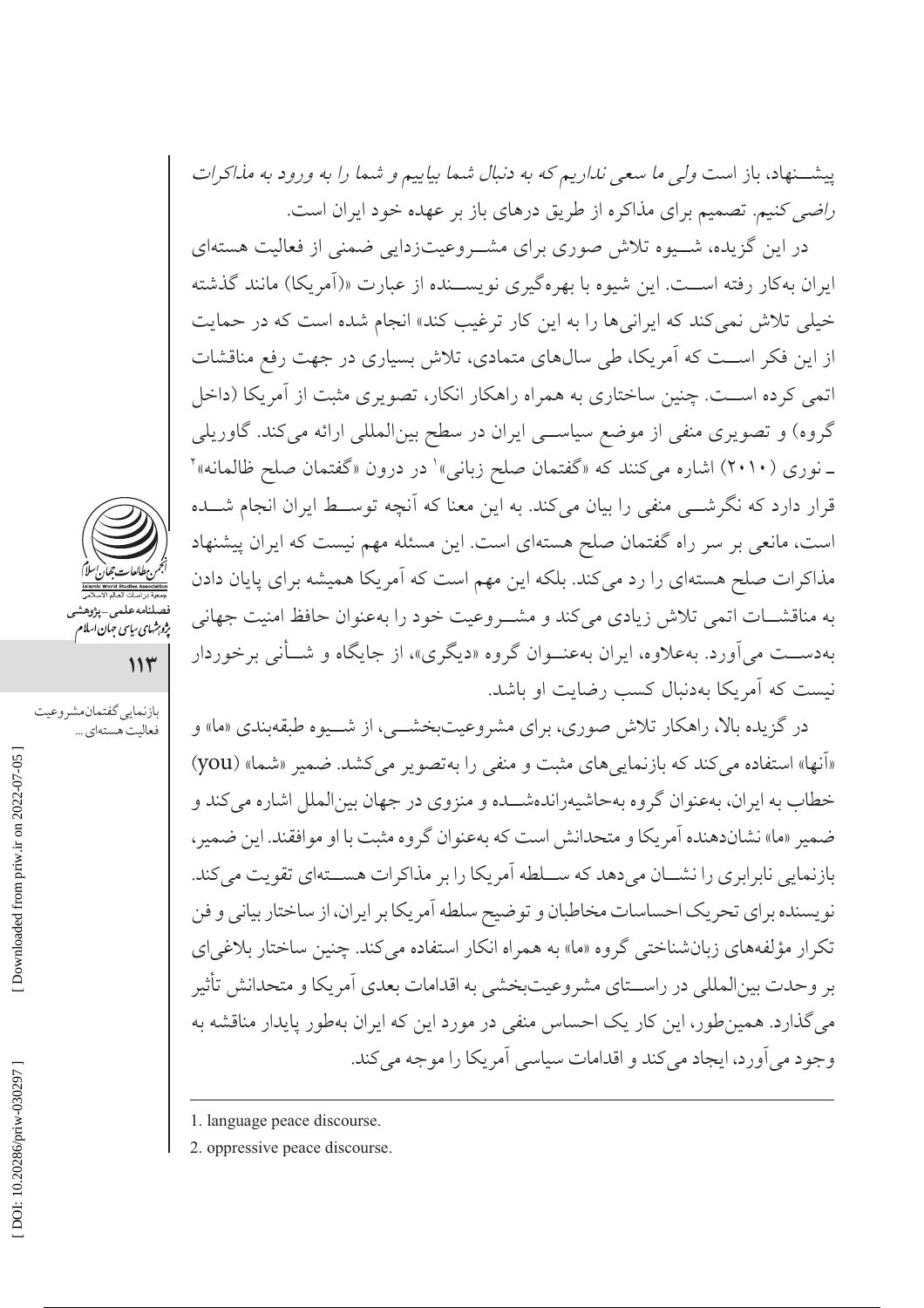در بررسی ای که از متون سرمقالات غربی مربوط به فعالیت هستهای بهعمل آمد، معلوم گشـــت که راهکار انکار می تواند توأماً بـــا دو عملکرد پذیرش و تلاش صوری و به هدف مشروعیتبخشی/ زدایی بهکار رود. مثل نمونه زیر:

Excerpt 7) The effort to directly engage Iran was a hallmark of the early months of the administration, with President Obama offering a televised greeting in honor of the Persian New Year and sending private letters to the country's supreme leader. *But the gestures went largely unreciprocated*. Now, while not shutting the door on engagement entirely, the United States and its allies plan to forocefully press the case that Tehran has been caught, red-handed, in yet another violation of international rules (Washington Post, 26 September 2009).

گزیده ۷) تلاش برای برقراری رابطه مســتقیم با ایران مشــخصه بارز ماههای نخستین ریاســتجمهوری اوباما بود. در آن ماهها، رئیس جمهور اوباما به احترام ســال نو ایرانی در یک برنامه تلویزیونی پیام تبریک گفت و به رهبر معظم ایران نامهای شــخصی فرستاد *ولی* این رفتار او، تا حد زیادی یک طرفه و بی پاسخ ماند. اکنون در حالی که آمریکا و متحدانش درهای همکاری را بهطور کامل نبســتهاند، قصد دارند بهدلیل نقض دیگر قوانین بین|لمللی سر بزنگاه مچ تهران را بگیرند و فشار بیشتری به آن وارد آورند.

در اين گزيده، شيوه تلاش صوري، براي مشروعيتبخشي به خود (آمريكا) و با بهره گيري از واژه تلاش (effort) و عبارت «مشــخصه بارز ماههای نخستین ریاستجمهوری اوباما» انجام شده است. این شیوه بازنمایی در ورای این فکر است که شاخصه دولت اوباما، تلاش بســيار براي رفع مباحثات هستهاي با ايران است. اين ســاختار، بازنمايي مثبتي از سياست آمریــکا و تلاش۵های آن ارائه می دهــد. در ادامه می بینیم که با اعمال راهکار انکار، شـــیوه برخورد ایران با تلاش آمریکا، به حالت منفی بازنمایی شــده اســت چرا که به پیام تبریک اوباما، پاسخی نداده و تمایلی به برقراری رابطه با آمریکا نشان نداده است. همچنین، شیوه یذیر ش صوری نیز در این گزیده اعمال شــده است. به این نحو که در ابتدا، با بیان تبریک اوباما به مناسـبت سـال نو ايرانى و ارسال نامه به رهبر ايران، مشــروعيتى به اين اقدامات اوباما در راستای بر قراری رابطه مطلوب با ایران می دهد ولی در انتها، از عدم یاسخ ایران و نيز اعمال فشار بيشتر بر آن سخن مي راند و به اين ترتيب از ايران مشروعيتزدايي مي كند. شــایان ذکر است که در بررســـی متون مورد نظر، موردی را یافتیم که در آن از راهکار انکار به شــيو ماي معکو س اســتفاده شده اســت. به اين تر تيب که در ابتدا جملهاي من*في و* 



فصلنامه *ع*لمى \_پژوهشى

سال سوم، شماره دوم، تابستان ۱۳۹۲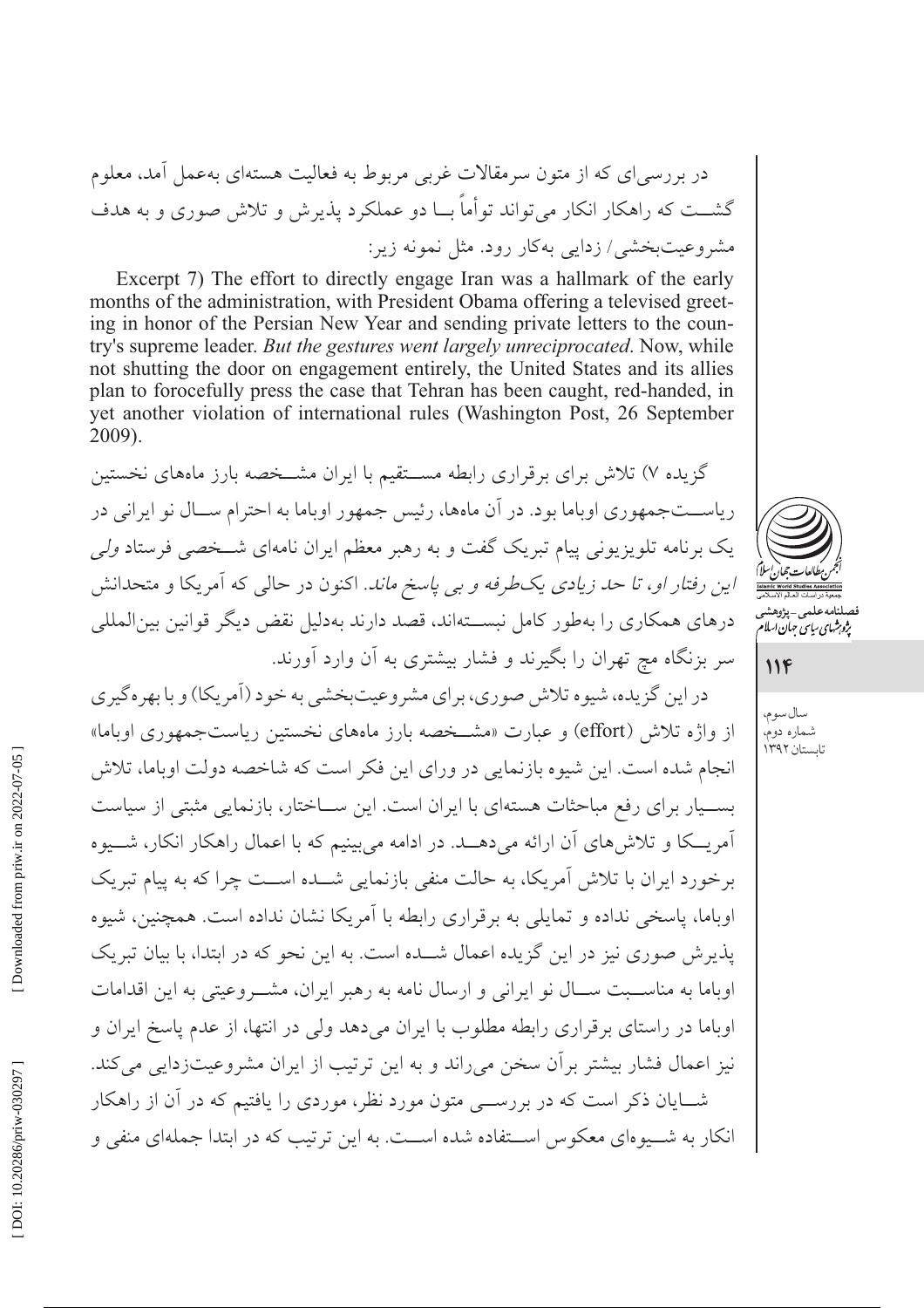مشـــروعیتزدایی از «دیگری» صورت گرفته و در آخر، با اســـتفاده از راهکار انکار، جمله مثبت و مشروعیتبخشی به خود اعمال شده است:

Excerpt 8) As a Presidential candidate, Barack Obama called a nuclear Iran "a grave threat" and said "the world must prevent Iran from obtaining a nuclear weapon". But he also called for direct, high-level talks in the hopes that the mullahs could be persuaded to abandon their nuclear dreams (Wall Street, 4 March 2009).

گزیــده ۸) باراک اوپاما، بهعنوان یک نامزد انتخاباتی اظهار داشــت که ایران هســتهای، تهدیدی جدی است و گفت که: «جهان باید مانع از دستیابی ایران به سلاح هستهای شود». ولي وي همچنين خواهان گفتگوهاي مستقيم و سـطح بالا شــد و گفت اميدوار است كه ملاها راضی شوند از آرزوهای هستهای خود دست بردارند.

در ایسن گزیده، اوبامــا در ابتدا به این طریــق از ایران مشــروعیتزدایی میکند که به جای ایران، از گروه اســمی «تهدید جدی» اســتفاده می کند که جهان باید مانع از دســتیابی آن به ســـلاح هستهاي شـــود. او فعاليت هستهاي ايران را با ويژگي منفي «تهديدآميز بودن»، ارزیابے و مشــروعیتزدایی میکند و در انتها، از طریق راهکار انــکار و ابراز تمایل او به برقـراري رابطه مســتقيم با ايران، و نيــز كاربرد واژه «ملاها» بهجـاي «حكومت جمهوري اسلامی ایران»، مقامـات ایرانی را ارزش یابی منفی و تحقیر میکنــد و جایگاه خود را در نقشی فعال و سازنده می بیند که امیدوار به متقاعدسازی مقامات ایرانی در بر قراری ارتباط و جلوگیری از دســتیابی به آرزوهای هستهای است. شاید بتوان گفت که کاربرد ساختار انکار معکوس، به این علت است که سیاستمدار (اوباما) در صدد برجستهسازی بازنمایی منفي از «ديگري» و خلق اّيندهاي بسـيار خطرناك از اين «ديگر» است تا بتواند احساسات مخاطبان خود را بیشتر برانگیزد و با نگرش های خود همنوا سازد.



پژو شهای سایپی جهان اسلام<br>پژو شهای سایپی جهان اسلام

114

بازنمايي گفتمان مشروعيت فعاليت هستهاي ...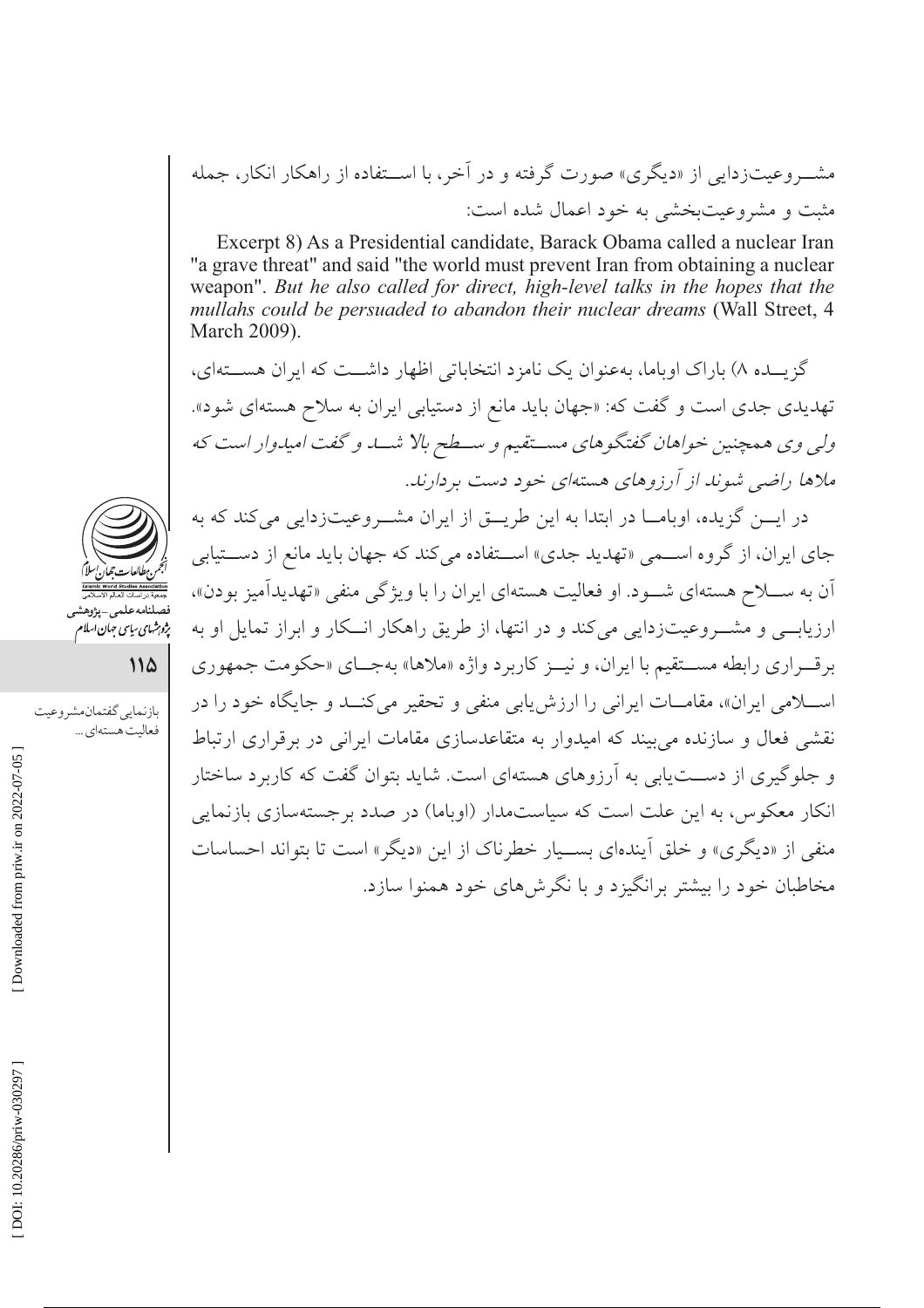نتيجه گيري دولتهای ســلطه گر غربی از جمله آمریکا، که در صدد متقاعدســـازی و همنواسازی افکار عمومي با ايدئولوژي خود هســتند، از طريق دگرمفهومســازي ســاختارهاي زباني و القاي ایدئولوژی خود با شــعار عدم صلاحیت ایران در دستیابی به فناوری هستهای، سلطه خود را در جهـان جهت مي دهند و خـود را به گونهاي در متون معرفي مي كنند كه باني اقدامات مسئولانه و متعهدانه در راستای ایجاد امنیت جهانی هستند. از نظـر دولتهای حاکم، جنگ، از جمله جنگ نرم و (باز)تولید ســلطه مجاز اســت و آزادي عمل فقط براي گروه «خودي»هاست. مخالفان نهتنها هيچ جايگاه و شأني ندارند بلكه هميشه با سوءظن نگريسته مي شـوند. اين ديدگاه غيريت/ دشمن آفرين است كه سـختگيري عليه «غيرخودي»ها را مجاز میداند. گفتمان غرب بر عدم توانایی ایران در تشخیص صلاح خویش تأکید دارد و فعالیتی را که مطابق قوانین به اصطلاح بین المللی نیست فعالیتی غیرمشروع میداند.

تحلیل گفتمان سیاســی به معنی بررسی ضمایر و گزارههای زبانی در یک متن و روابط بين أنها و جمع بندي و نتيجه گيري اســت. بهنظر مي رســد گفتمان مطبوعات غربي (با زبان قـــدرت) با توجه به دیدگاههای دولتمردان غربی در خصوص فعالیت هســـتهای ایران در عرصه بینالملل که همانا مشروعیتبخشمی به اعمال حاکمیت آنان میباشد، سعی در ارائه تصویــری مثبت از حاکمیت خود در محافل بین|لمللی دارد. اعضای داخل گروه، آمریکا و متحدان آن و در همین حال اعضای خارج از گروه، شامل ایران و حامیان فعالیت هستهای اّن را پوشـــش می۵هـــد. این مقاله چنین گفتمانی را از روشـــی مینگـــرد که غرب راهکار مشروعیتبخشــی/ مشــروعیتزدایی را در داخل محدوده انکار تولیــد میکند تا از چهره مثبت «ما»، حفاظت و همزمان چهره «آنها» را كماهميت جلوه دهد.

در ســـطح تحليلـــي خرد متون مطبوعــات غربي مربوط به فعاليت هســـتهاي ايران، اين دلالتهای ضمنی، هویت شــرکتکنندگان در گفتمان هســتهای و گفتمان به صورت زیر استنباط گردید:

جدول ۱ : دلالتهای ضمنی

| آمریکا، تداوم فعالیت هستهای ایران را غیرمشروع میداند.                     |  |
|---------------------------------------------------------------------------|--|
| آمریکا، حکومتهایی را که به تعهدات بینالمللی پایبند نیستند، مشروع نمیداند. |  |
| آمریکا، قوانین مصوب شورای امنیت سازمان ملل را مشروع و معتبر میداند.       |  |



صلنامەعلى<sub>مى—پژ</sub>وھشہ<br>پ*ژوہ<sup>ش</sup>ای ساس جمان اسلا* 

118

سال سوم، شماره دوم، تابستان ۱۳۹۲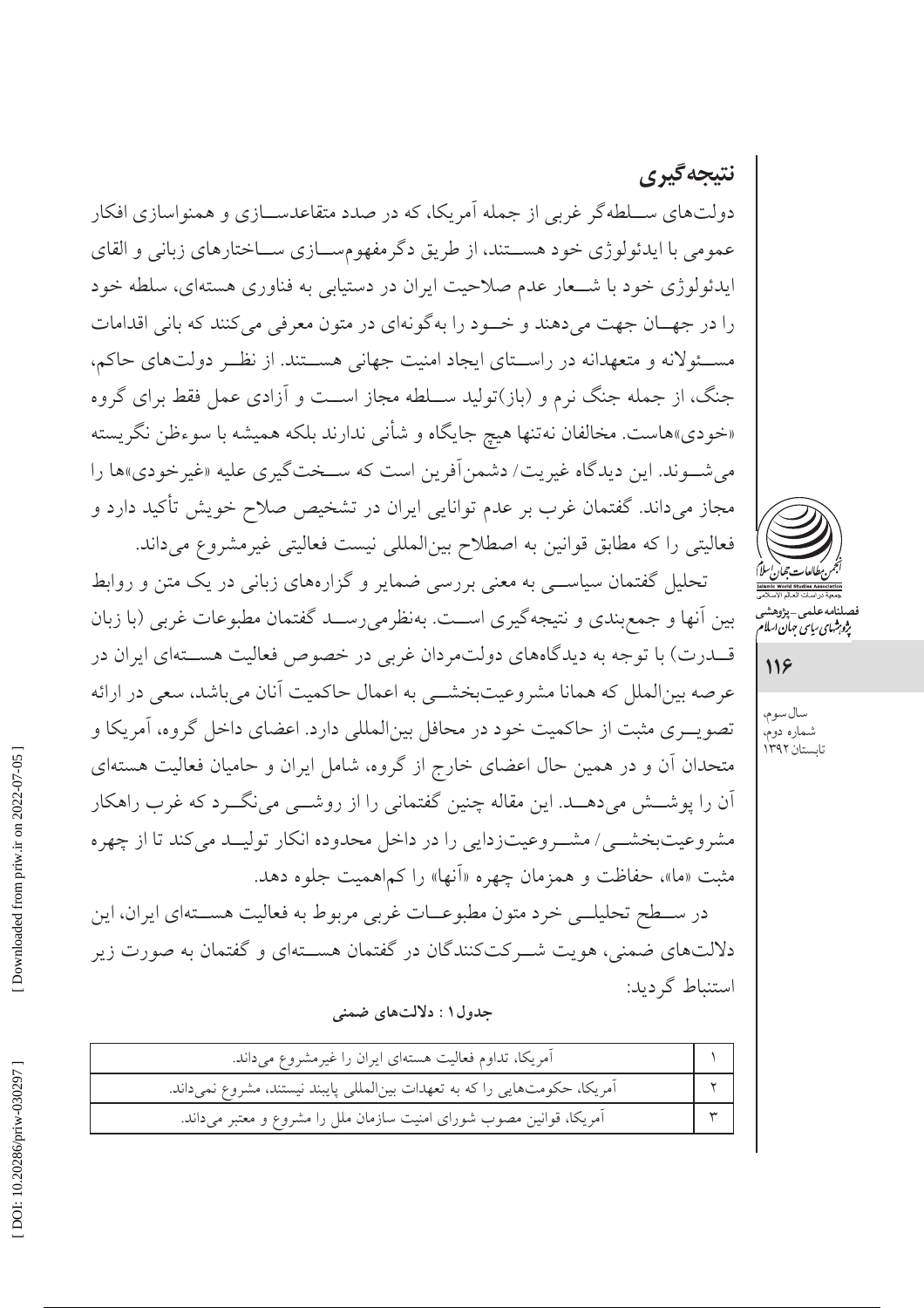| آمریکا، سعی دارد خواستههای خود را به ملتهای دیگر به بهانه کمک به آنها تحمیل کند.                                                                                                                       |  |
|--------------------------------------------------------------------------------------------------------------------------------------------------------------------------------------------------------|--|
| ه یا آمریکا که دستیابی ایران به انرژی هستهای را یکی از دغدغههای خود میداند، سعی دارد تا نگرش خود استیابی ایران<br>ه یا آمریکا که دستیابی ایوقف فعالیت هستهای ایران، در محافل بینالمللی مشروع جلوه دهد. |  |
|                                                                                                                                                                                                        |  |

## جدول ۲: هویت شرکتکنندگان در گفتمان هستهای

| آمریکا: قدرت برتر جهان، مسئول، قاطع، شفاف، منطقی، حامی و دلسوز ایران، که حق تصمیمگیری برای<br> |  |
|------------------------------------------------------------------------------------------------|--|
| ایران را دارد.                                                                                 |  |
| ایران: کشور بی عتنا، مردد، مبهم و غیرمنطقی در تصمیمات مهم هستهای.                              |  |
| سازمان ملل متحد: نهاد واسطه و ابزار تحقق اهداف آمریکا در امنیت ملتها.                          |  |

#### جدول٣: گفتمان سلطه

|                            | حق تنبيه ايران و مشروعيت أن.                                                                             |  |
|----------------------------|----------------------------------------------------------------------------------------------------------|--|
|                            | قطبی سازی خودی و غیرخودی (اَمریکا، مخالف فعالیت هستهای ایران در گروه «خودی» و ایران در گروه              |  |
|                            | «غير خودي»).                                                                                             |  |
| ociation<br>جمعیهٔ<br>فصلن | احساس وظیفه از سوی اَمریکا، ضرورت احساس تکلیف از سوی ایران و نابردباری اَمریکا در صورت<br>عدم رعایت اَن. |  |
| يژوبرشها                   |                                                                                                          |  |
|                            | آزادی و جهان برای گروه «خودی» (آمریکا).                                                                  |  |

عمـــل انکار، همراه با ســـاختار خرد متـــن، میتواند به اهمیت و نفــوذ کلام و جایگاه بیافزاید. نویســندگان غربی از این شیوه استفاده می کنند تا به موضع سیاسی سیاستمداران خود مشـــروعيت دهند و همزمان جايگاه مخالف خود (ايران) را در مورد فعاليت هستهاي مشروعیتزدایی کنند. بهعلاوه، برخی راهکارهای مشروعیت گفتمان (درخواست عاطفی، آینده فرضی، عقلانیت) بهمنظور مشــروعیت به خود و مشــروعیتزدایی از دیگری بهکار گرفته می شـوند. نویسندگان سرمقالات غربی، موضوع فعالیت هســتهای ایران را انتخاب می کنند و این طور بیان می کنند که به علت امتناع ایران از توقف فعالیت هستهای، این مسئله حل و فصل نمي شود.

در مجموع، همه درگیریها بر سر پذیرش توقف فعالیت هستهای از سوی ایران است. لازم به ذکر است، این مناقشات، زمانی به پایان خواهد رسید که هر دو طرف درگیر آشکارا در جهت رفع آن گام بردارند. در این مورد، تقســیم هســتهای آمریکا و ایران، مسئلهای بین آمریکا و ضدآمریکا است. آمریکا در واکنش به موضوع مناقشهبرانگیز هستهای، سعی کرده



ي ساسي جيان اسلام

 $\mathcal{W}$ 

بازنمايي گفتمان مشروعيت فعاليت هستهاي ...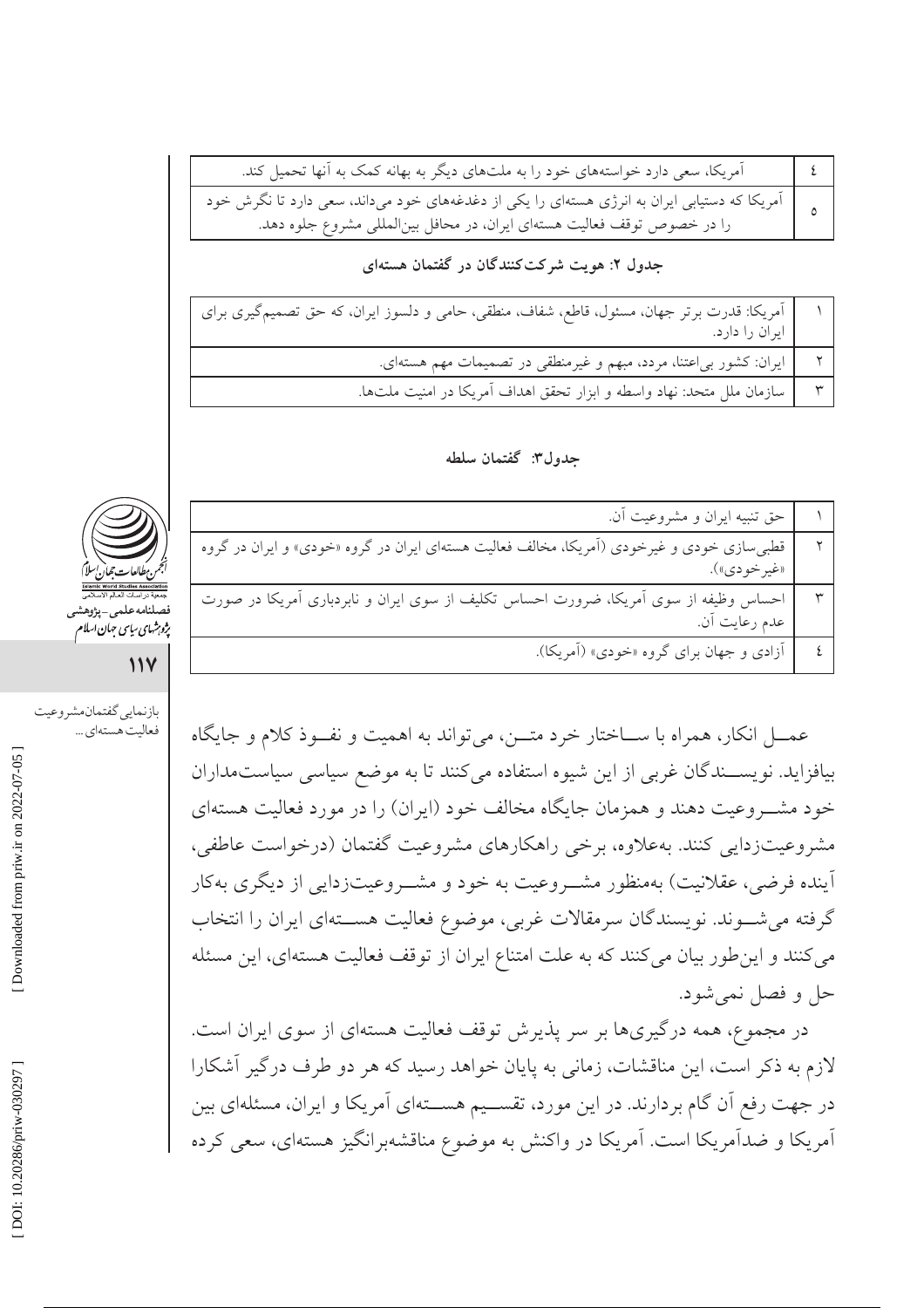تا این مفهوم را با اعمال راهکار انکار خود تغییر دهد، و این گونه استدلال میکند که ممکن اســت با پذیرش توقف غنی سازی اورانیم از ســوی ایران، مناقشات هستهای حل گردد. با این حال، این جدال که از سوی ایران جریان می یابد، بیشتر با ابزار موجهسازی نظری و راهکار انکار، مشروعیتبخشــی به نگرش آمریکا و مشــروعیتزدایی از اقدامات ایران در گفتمان اعمال شــده است. همانطور که ملاحظه میشــود گفتمان مطبوعات غربی، دارای رویکردی انحصاری در زمینههای سیاسی و علمی است. در ضمن، از جمله عملکردهای انکار، عملکرد عذرخواهی، انتقال و وارونگی است که در متن ســرمقالات مورد بررسی يافت نشد.



.<br>نامەعلمى\_پژوهش<sub>ى</sub> بژو شهای سایت جهان اسلام<br>بژو شهای سایت جهان اسلام

## $\mathcal{N}$

سال سوم، شماره دوم،<br>تابستان۱۳۹۲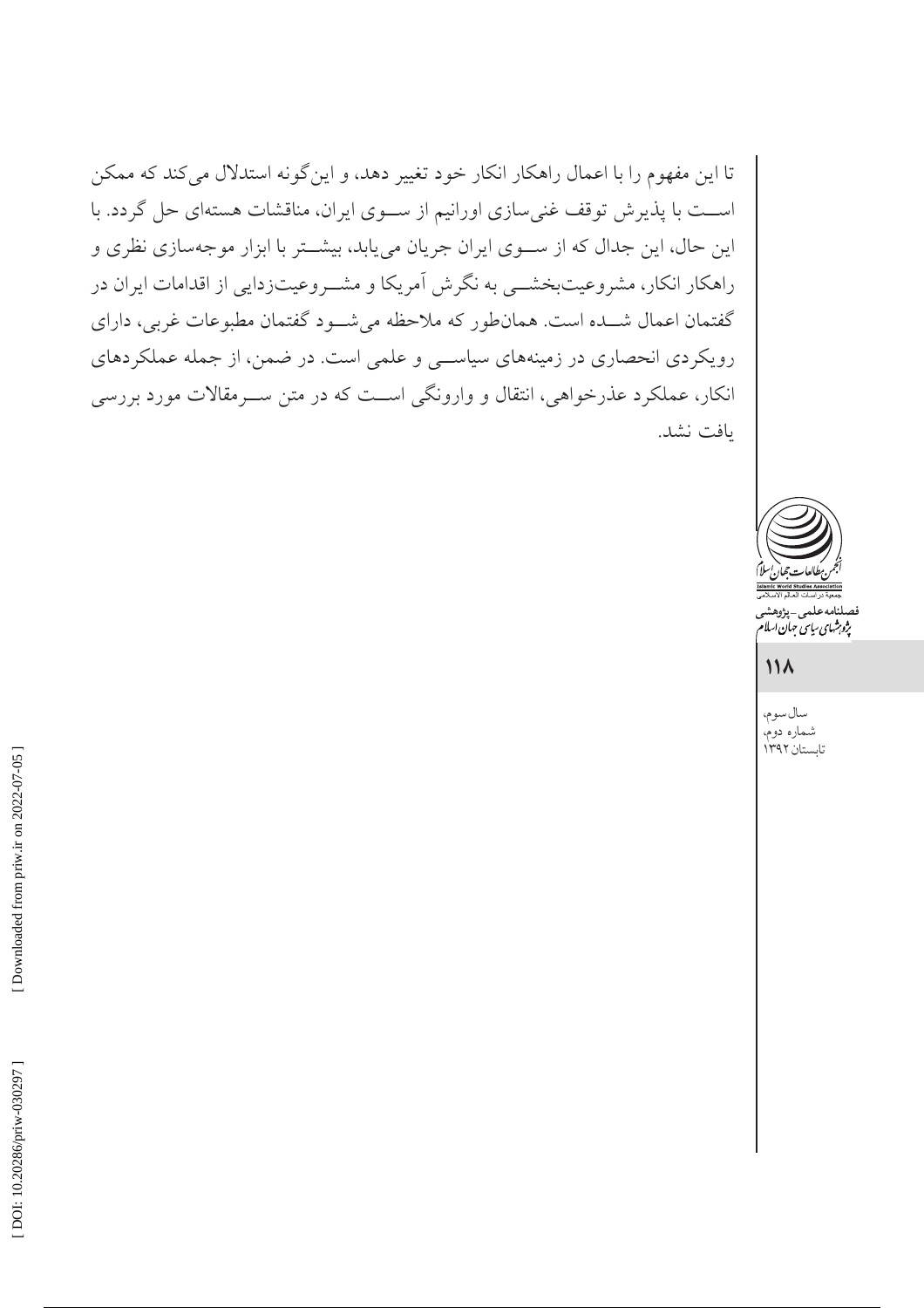#### كتابنامه

اندرین، چالز (۱۳۷۸). **زندگی سیاسی و تحولات اجتماعی: مقدمهای بر علم سیاست**، مهدی تقوی، تهران: مؤسسه عالی علوم سیاسی و امور حزبی بیتا.

ایزدی، فؤاد و حکیمه ســـقای بی ریا (۱۳۸۷). «تحلیل گفتمان سرمقالههای روزنامههای برجسته آمریکا درباره برنامه هستهای ایران»، جمالاللدین اکبرزاده، فصلنامه رسانه، ش۳۷، صص ۱۲۵-۱۰۱.

بشــير، حسن (١٣٨٩). «تصوير يرونده هســتهاي ايران در رسانههاي جهان با رويكرد تحليل گفتماني»، ماهنامه مديريت ارتباطات، ش٢، صص ٩-٧.

پورعزت، عل<sub>ی</sub>اصغر (۱۳۸۷). **مبانی دانش اداره و حکومت**، تهران: انتشارات سمت، چاپ اول. یوشنه، آتنا و مرتضی بابکمعین (۱۳۹۲). «تحلیل گفتمان انتقادی در اثری از ابراهیم گلستان با استفاده از مؤلفههای جامعهشــناختی ــ معنایـــی ــ گفتمان.مدار با توجه به بازنمایی کارگــزاران اجتماعی»، **فصلنامه** جستارهای زبانی، دوره٤، ش۲، صص ٢٥-١.

يهلواننژاد، محمدرضا و ديگران (١٣٨٨). «شــيو مهاي بازنمايي كارگزاران اجتماعي در نشــريات دوره مشروطه از منظر گفتمانشناسی انتقادی با عنایت به مؤلفههای گفتمانمدار جامعهشناختی ــ معنایی»، م**جله** تخصصی زبانشناسی و گویش های خراسان، دانشکده ادبیات و علوم انسانی مشهد، ش ۱، صص ۷۳-۵۱.

حشــمتزاده، محمدباقر، مريم ســادات غياثيــان و حمداله اكواني (١٣٩٠). «شرقشناســي و بازنمايي رســانهاي ايران در آمريكا: نگاهي به ســطح خرد زباني»، **رهيافتهاي سياسي و بينالمللي**، ش٢٧، صص  $Y9 - 0A$ 

حق پرســت، ليلا (١٣٩١). «شيوههاي تصويرســازي كارگزاران اجتماعي در داستان بهمن از شاهنامه و بهمننامه (بر اســاس مؤلفههاي جامعهشناختي \_معنايي در تحليل گفتمان)»، فصلنامه يژوهش هاي زبان و ادبيات تطبيقى، د٣، ش٢، صص ٤٥-٦٢.

حیدری تبریزی، حســین و أیتالله رزمجو (١٣٨٤). «شیوههای تصویرســازی کارگزاران اجتماعی در گفتمان فارســـي: تحليل توجيهي گفتمان با عنايت به مؤلفههاي جامعهشــناختي \_معنايي»، **نشريه دانشكده** ادبیات و علوم انسانی دانشگاه تبریز، ش مسلسل ۱۹۵، صص ۳۳–۳.

دعاگویان، داود (۱۳۸۷). «بازیهای زبانی در گفتمانهای هستهای گروه۱+۵ با ایران»، فصلنامه رسانه، ش ٧٦، صص ٥٨-٤١.

ذوالفقار روشن، مریم (۱۳۸۸). «بازنمایی گفتمان هستهای ایران به روایت رئیس جمهورهای دو کشور جمهوری اســـلامی ایران و ایالات متحده آمریکا»، **یایاننامه کارشناســـی ارشد**، رشته زبانشناسی، دانشگاه الزهرا، تهران.

صاحبی، ســيامک و ديگران (١٣٨٩). «بررســي و نقد روايي گلســتان بر اســاس نظريه تحليل انتقادي گفتمان»، فصلنامه یژوهش زبان و ادبیات فارسی، ش١٦، صص ١٣٣-١٠٩.

عامری گلســتانی، حامد و نفیسه ســادات قادری (۱۳۹۱). «نگاهی گفتمانی به اسلامهراسی»، فصلنامه



فصلنامەعلى<sub>م</sub>\_پ<sub>ژ</sub>وهش<sub>ى</sub><br>پژ*وہثهای بیای جمان اسلام* 

119

بازنمايي گفتمان مشروعيت فعاليت هستهاي ...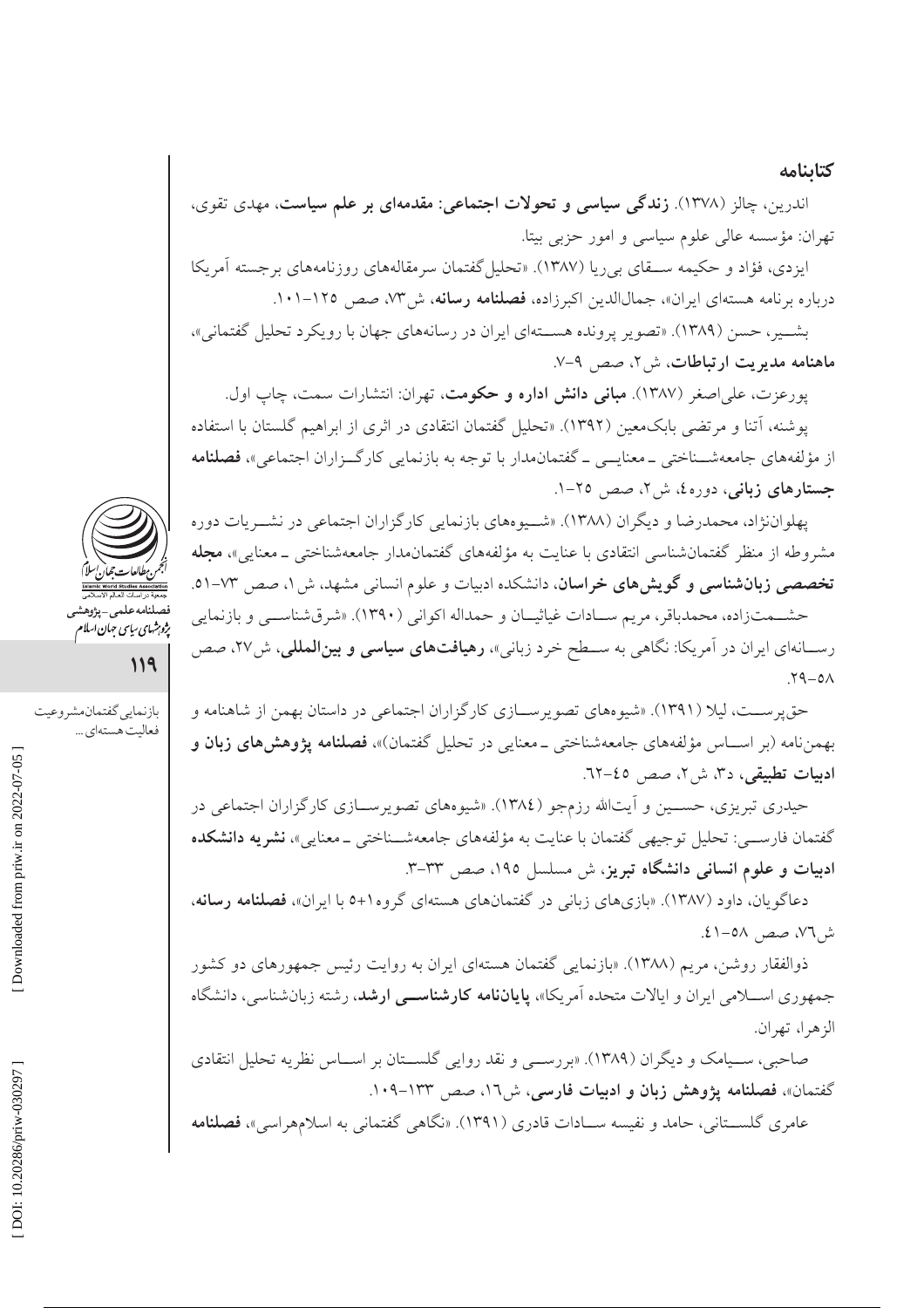یژوهشهای سیاسی جهان اسلام، سال دوم، ش ٤ (پیای<sub>ی</sub>٥)، ص ١٢٩. عسگرخانی، ابومحمد و محمود بابایی (۱۳۹۱). «امنیت هستیشناختی و مسائل امنیتی خلیج فارس بعد از انقلاب اسلامی ایران»، فصلنامه پژوهشهای سیاسی جهان اسلام، سال دوم، ش٤ (پیاپی٥)، ص ١٥٤. غياثيــان، مريم ســادات (١٣٨٦). «بازنمايي اســلام در نشــريات آمريكا و انگليس قبــل و بعد از يازده سپتامبر»، **رساله دکتری**، رشته زبانشناسی، دانشگاه تربیت مدرس، تهران. غباثیان، مر بم سـبادات (۱۳۸۷). «بازنمایی ما و آنها، تصویر سفیدیوستان و مسلمانان در نشریات غرب يس از ١١سيتامير»، فصلنامه رسانه، سال ١٨، ش ٤، صص ٢١٣-٢٠٥. غیاثیان، مریم سـادات (۱۳۸۸). «بازتاب نگرش فرهنگی غرب نسـبت به ایران در ســاختهای زبانی نشریات انگلیسی زبان»، **فصلنامه تحقیقات فرهنگی**، دوره دوم، ش ۱، صص ۱۳۹–۱۲۳.

Alexander, M. F. (2012). "Critical Discourse Analysis of Interviews with Portuguese Scientists-Representation and Legitimation of Scientific Knowledge and its Specialists", Ph.D. Thesis, Faculty of Letters, University of Lisbon.

Amer, M. Mosheer (2009). "Telling it like it is: Delegitimation Stategy of the Second Palestinians Intifadha in Thomas Friedman's Discourse", Discourse and Society,  $20(1)$ , pp. 5-31.

Boggs, Carl (2003). "Outlaw Nation: The Legacy of U.S. War Crimes", In: Carl Boggs, Ed., Masters of War: Empire and Blowback in the Age of American Empire, New York and London: Routlege, pp.191-226.

Chang, Gordon C. (2008). "The Politics of Representation and the Social Order: In the War on Terror", Ph.D. Dissertation, University of California, San Diego.

Chaowei, Pang. "The Discursive Re-legitimation of the Iraq war in George w.Bush 's speeches: A corpus-assisted Critical Discourse study", Ph.D. Dissertation, National university of Defence Technology, Changsha, China.

Chouliaraki, L. (2005). "Spectacular ethics: On the television footage of the Iraq war", Journal of Language and Politics, 4(1), pp.143-159.

De Olivera, Sandi M. (2011). "Promoting Brazil at the UN: Dilma Rousseff's Lgitimation Strategy of Authority and Morality", Language Discourse & Society, 1 (1), pp. 140-169.

Fairclough, I. and N. Fairclough (2012). Political Discourse Analysis: A Method for Advanced Students, London: Routledge.

Fairclough, Isabela Ietcu (2008). "Legitimation and Strategic maneuvering in the Political field", Argumentation, University of Bucharest, 22 (3), pp. 399-417.

Fairclough, N. (1989). Language & Power, London: Longman.



سال سوم، شماره دوم، تابستان ۱۳۹۲

 $15.$ 

DOI: 10.20286/priw-030297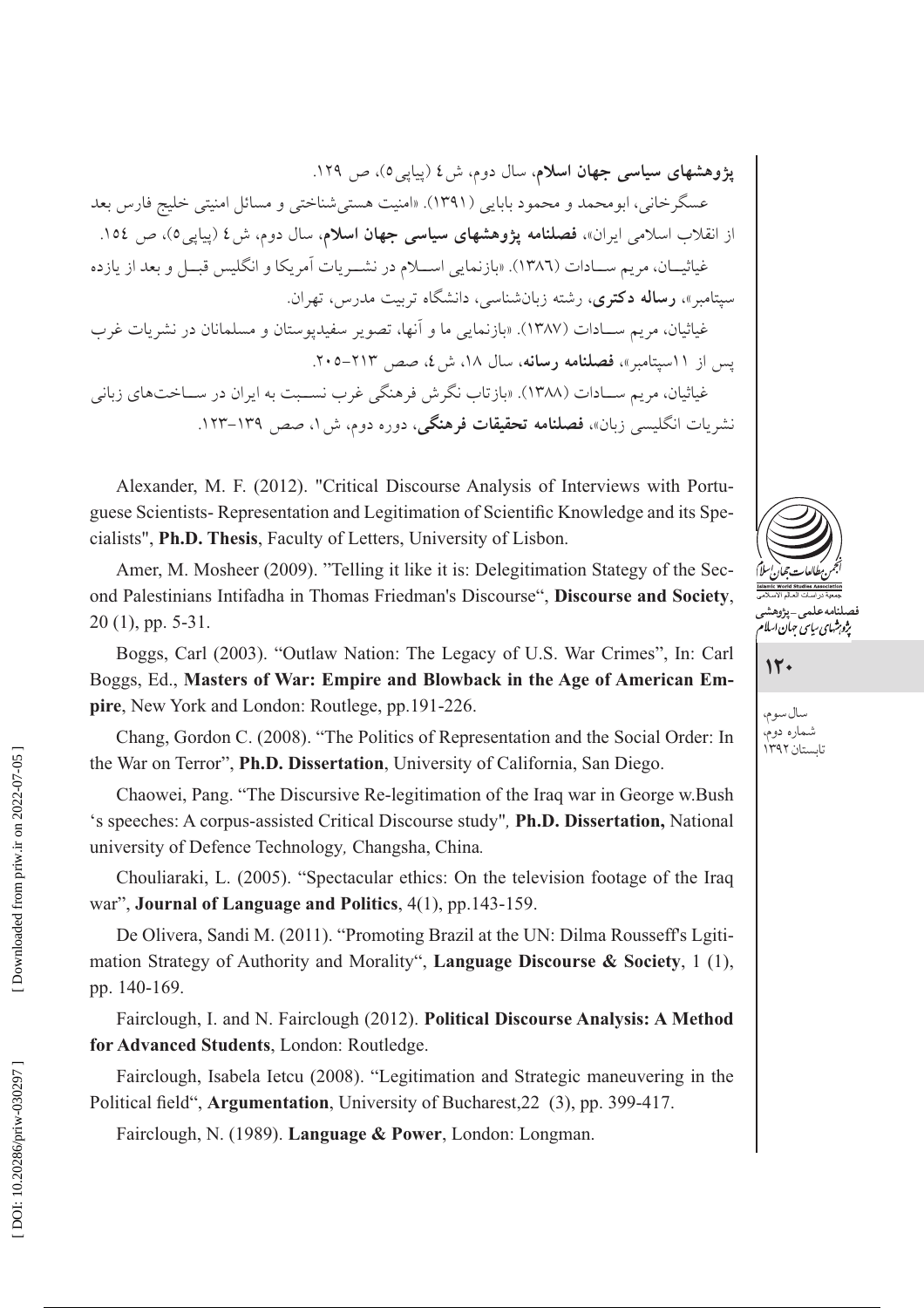Fairclough, N. (2003). **Analysing Discourse: textual analysis for social research**, London: Routledge.

Fairclough, N. and Wodak, R. (1997). "Discourse Studies: A Multidisciplinary Introduction", in: Van Dijk (ed.), **Discourse as Social Interaction**, London: Sage Publications.

Fowler, R. (1991). **Language in the News**, London: Routledge.

Gavriely, Dalia-Nuri (2010). "the Idiosyncratic Language of Israeli "Peace": A Cultural Approach to Critical Discourse Analysis (CCDA)", **Discourse and Society**, 21 (5), pp. 565-585.

Gramsci, Antonio (1971). **Selections from the Prison Notebooks of Antonio Gramsci**, Translated Quintin Hoare and Geoffrey N. Smith, New York: International Publishers.

Ji, S. (2002). "Identifying Episode Transitions", **Journal of Pragmatics**, 34, pp. 1257-1271.

Joseph John, E. (2006). **Language and Politics**, Edinburg: Edinburg University Press.

Kamalu, Ikenna (2011). "A Critical Discourse Analysis of Goodluck Jonathan's Declaration of Interest in the PDP Presidential Primaries", **Language, Discourse, and Society**, 1 (1), pp. 32-54.

Martin, Joudie (2012). "On Notes and Knowers: The Representation, Lgitimation and Evaluation of jazz, Discipline of linguistics", **Ph.D. Thesis**, university of Adelaide.

Reyes, Antonio (2011), "Strategies of Legitimation in Political Discourse: From Words to Actions", **Discourse and Society**, 22 (6), pp. 781-807.

Richardson, John E. & Barkho, Leo (2009). "Reporting Israel/Palestine", **Journalism Studies Journal**, 10 (5), pp. 594-622.

Richardson, John E. (2007). **Analysing Newspapers: An Approach from Critical Discourse Analysis**, Palgrave Macmillan.

Roy, Arundhhati (2003). «Wars are Never Fought for Altruistic Reasons», in: Micah L. Sifry and Christopher Cerf (ed.), **The Iraq War Reader: History, Documents, Opinions**, New York: Simon and Schuster.

Schaffner, C. (2004). "Political Discourse Analysis from the point of view of translation studies", **Journal of Language and Politics**, 3 (1), pp. 117-150.

Suchman, M. C. (1995). "Managing Legitimacy: Strategic and Institutional Approaches", **Academy of Management Review**, Vol. 20, No. 3, pp. 571-610.

Van Dijk, T. (1991). **Racism and the Press**, London: Routledge.



**121** 

بازنمايي گفتمان مشروعيت فعالیت هستهای ...